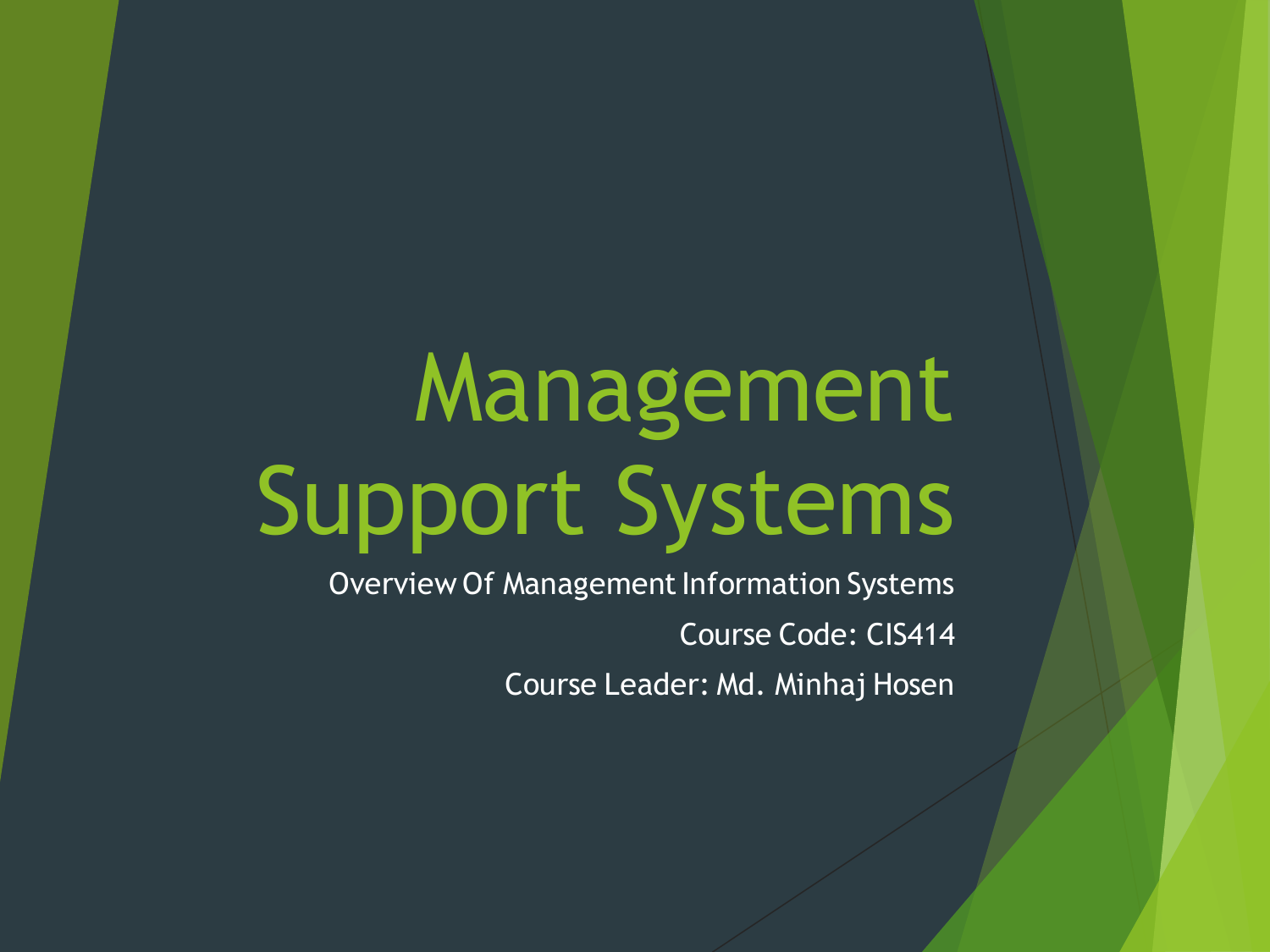### Introduction

 Management support systems focus on managerial uses of information resources. These systems provide information to manage for **planning** and **decision making**. The information provided by these systems is based on both the internal and external data using various data **analysis tools.** 

 They also offer a choice to the user to select out of these tools for the purpose of data analysis. These systems serve the information needs of managers at middle and top levels in the managerial hierarchy.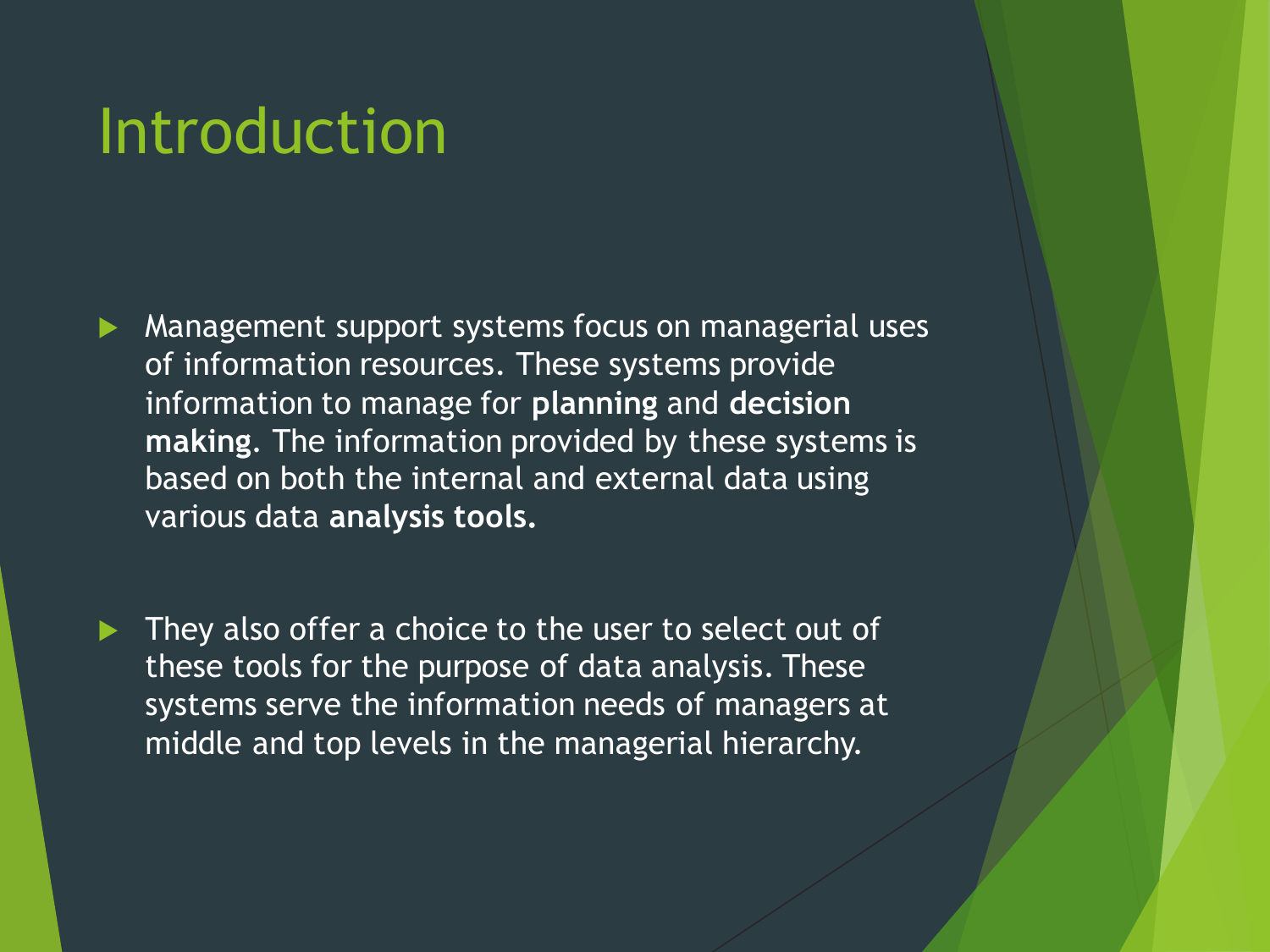#### **There are three types of management support systems, namely:**

- a) Decision Support Systems,
- b) Executive Information (support) Systems and
- c) Expert Systems.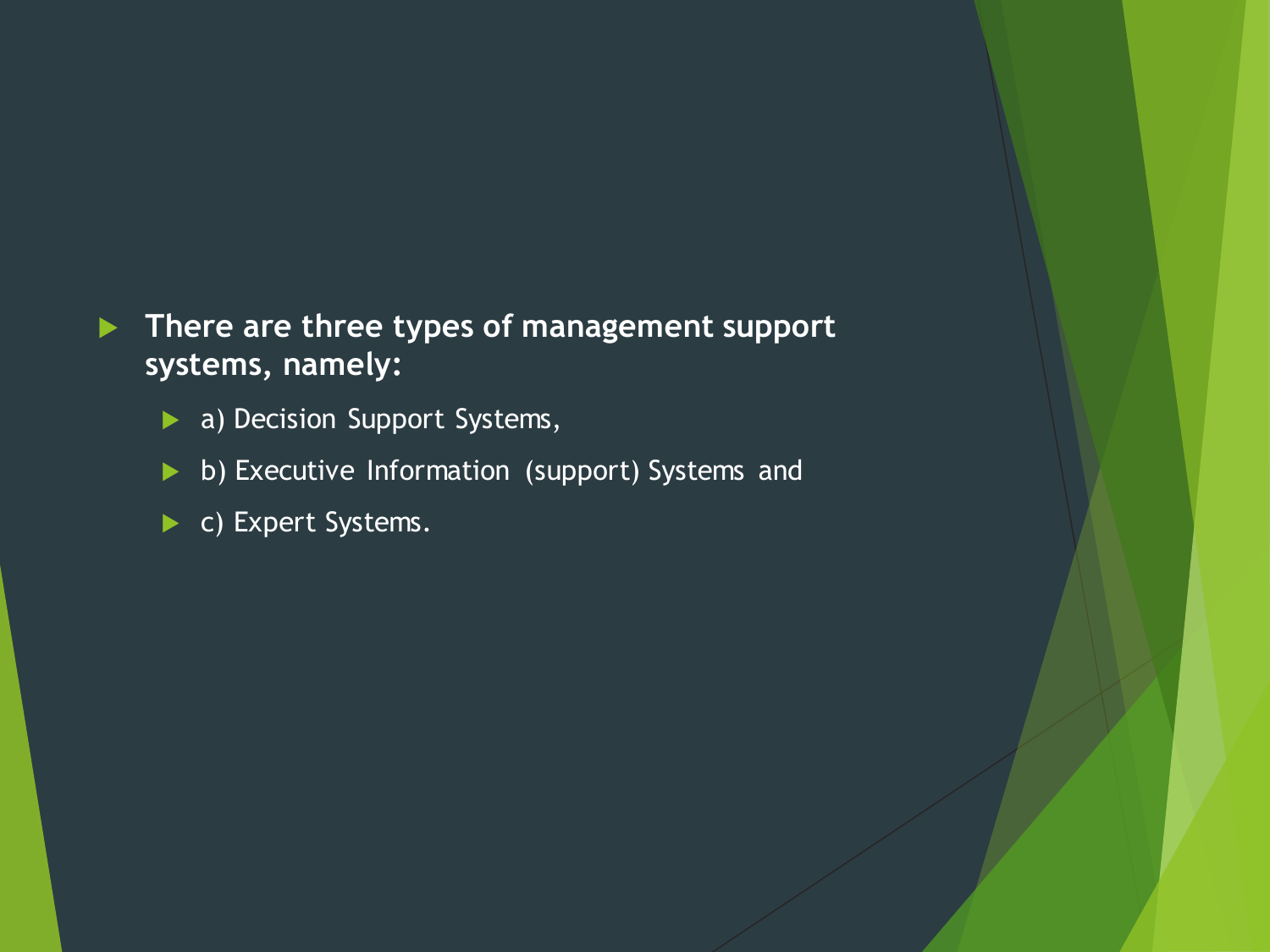# Types of Decisions in an **Organization**

#### **Structured decisions**

- Can be automated because a well-defined standard operating procedure exists for these types of decisions
	- $\blacktriangleright$  Known as programmable tasks

#### **Semistructured decisions**

• Include a structured aspect that benefits from information retrieval, analytical models, and information systems technology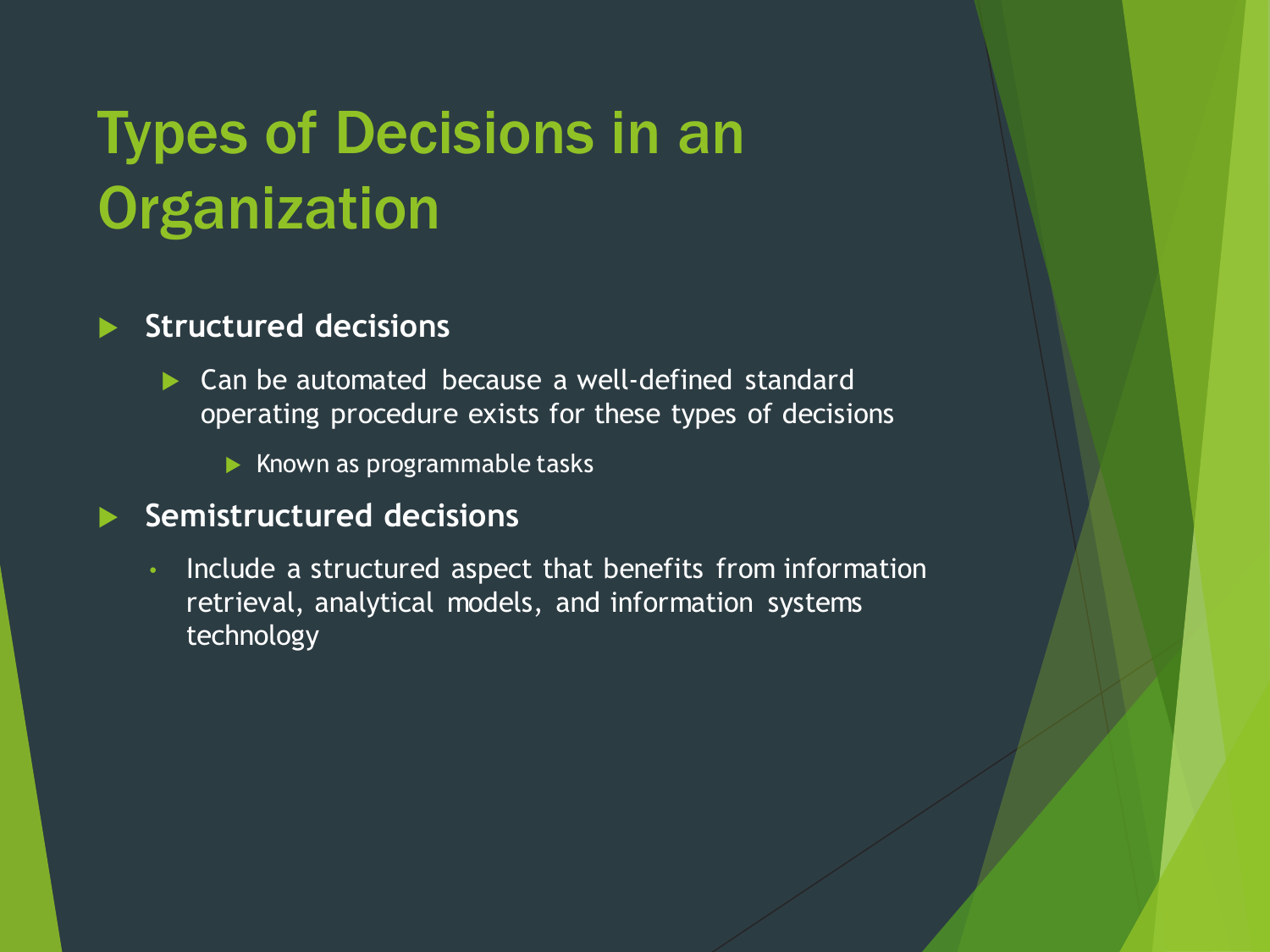# Types of Decisions in an **Organization**

#### **Unstructured decisions**

- One-time decisions with no standard operating procedure
- Decision maker's intuition plays a important role as information technology offers less support for the decisions
- Challenges in semistructured and unstructured decisions
	- $\blacktriangleright$  Involve multiple criteria
	- **Disers have to choose between conflicting objectives**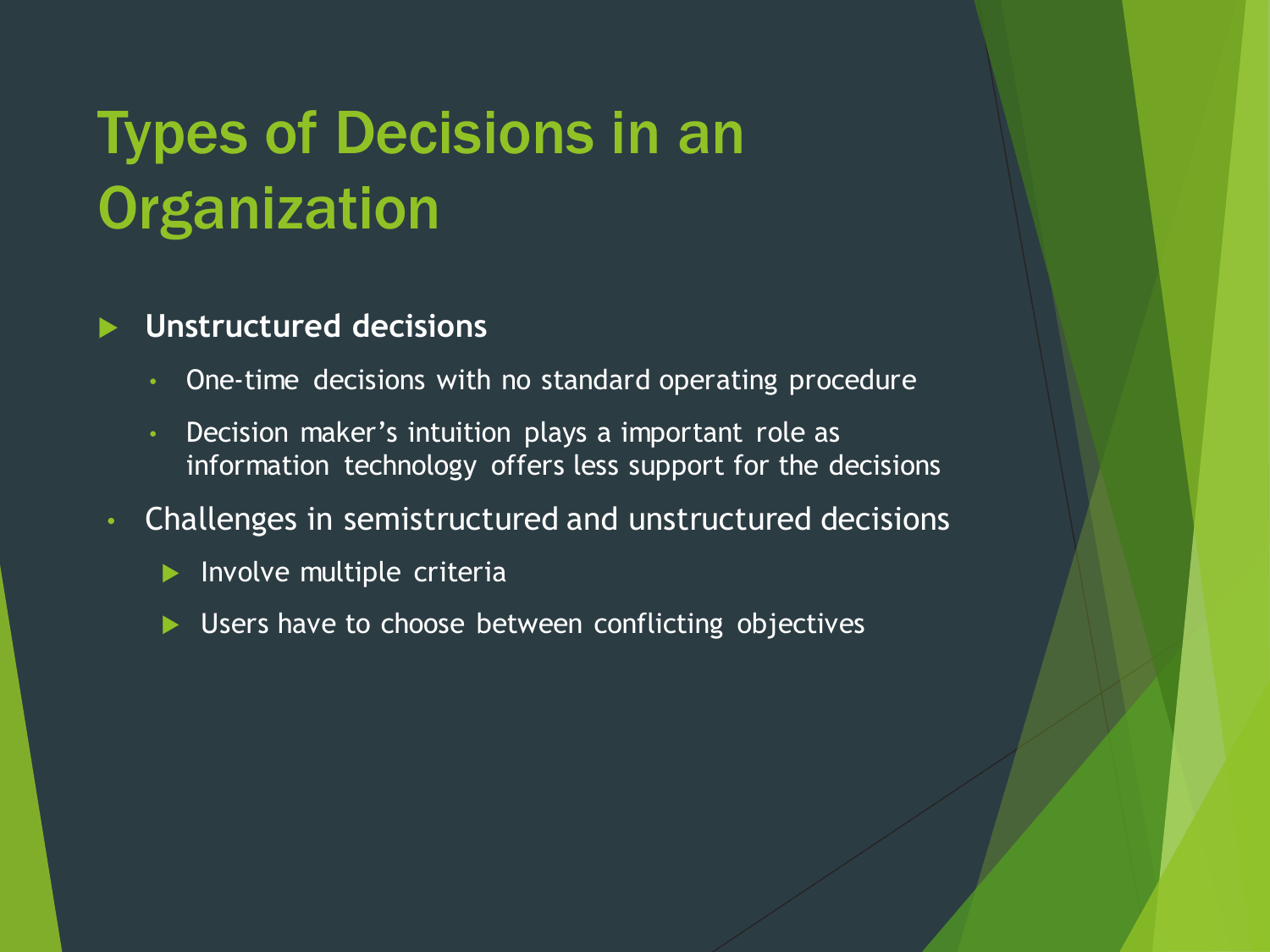# Types of Information System

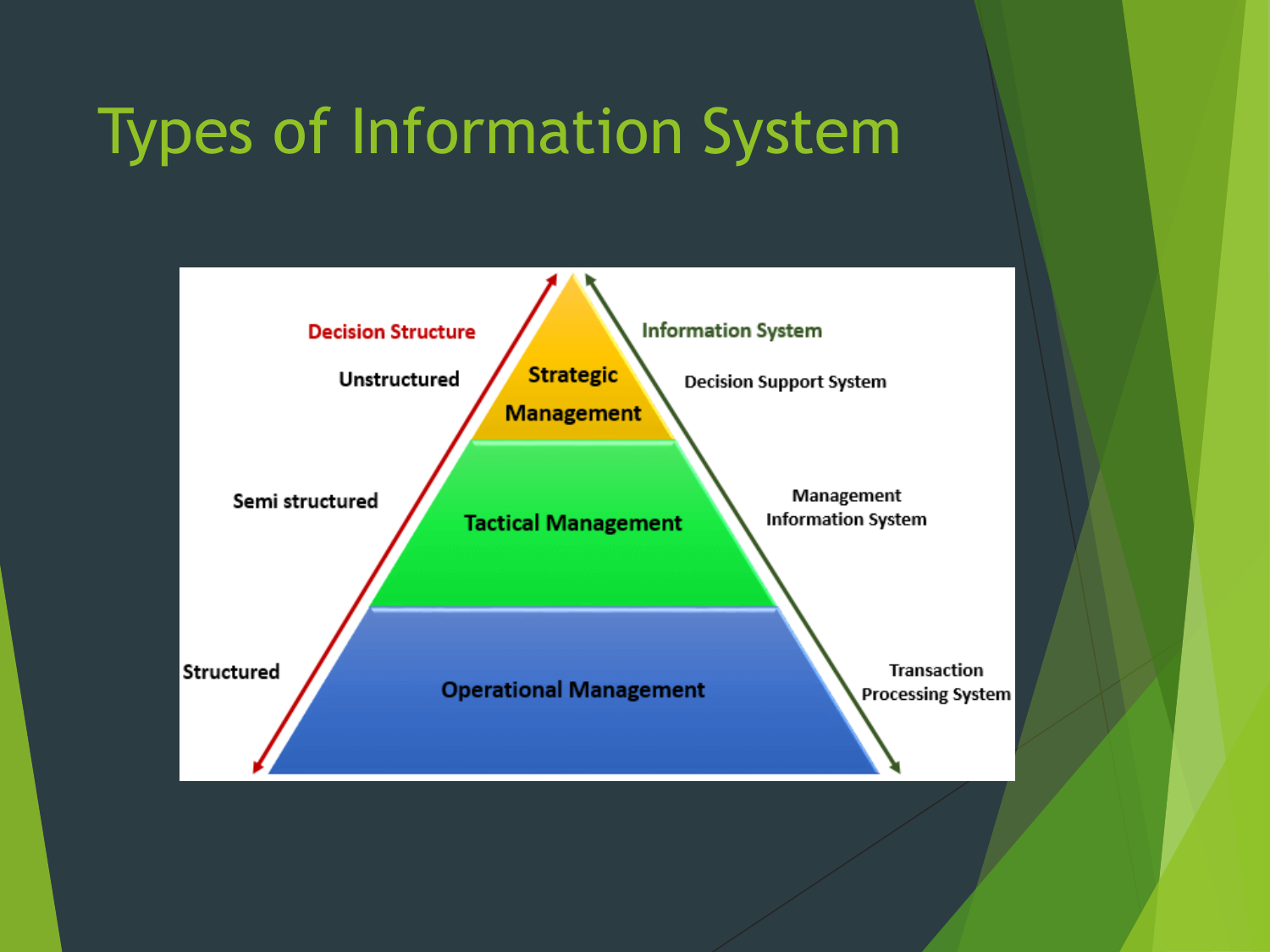# Exhibit12.1 Organizational Levels and Types of **Decisions**



Copyright ©2016 Cengage Learning. All Rights Reserved. May not be scanned, copied or duplicated, or posted to a publicly accessible website, in whole or in part. MISS NOVEMBLE MISS NOVEMBLE MANUSE OF THE SAN ONE OR I ALL A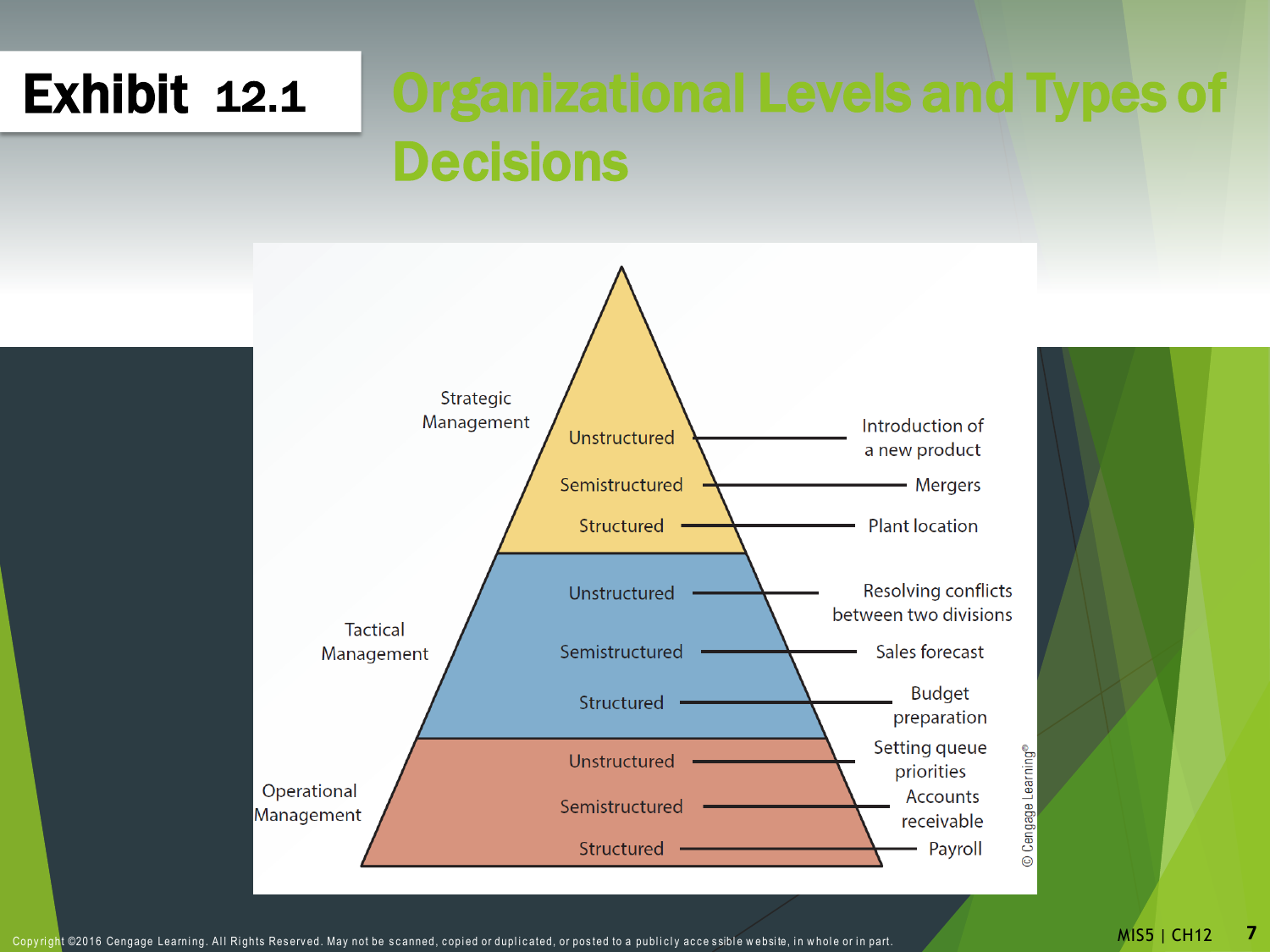# Management Support Systems (MSSs)

- Different types of information systems that have been developed to support certain aspects and types of decisions
- $\blacktriangleright$  Each type is designed with unique goals and objectives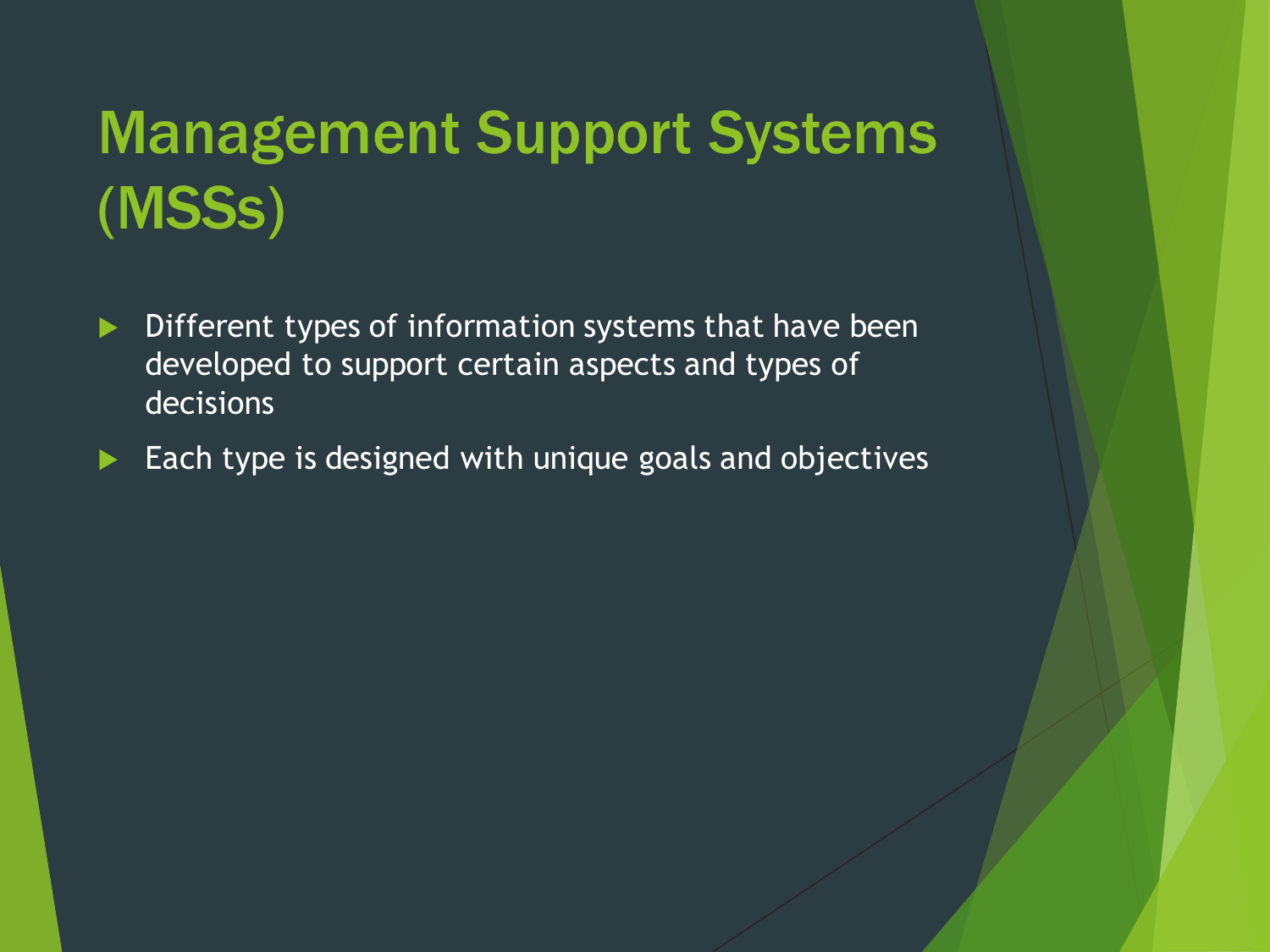# Phases of Decision Making

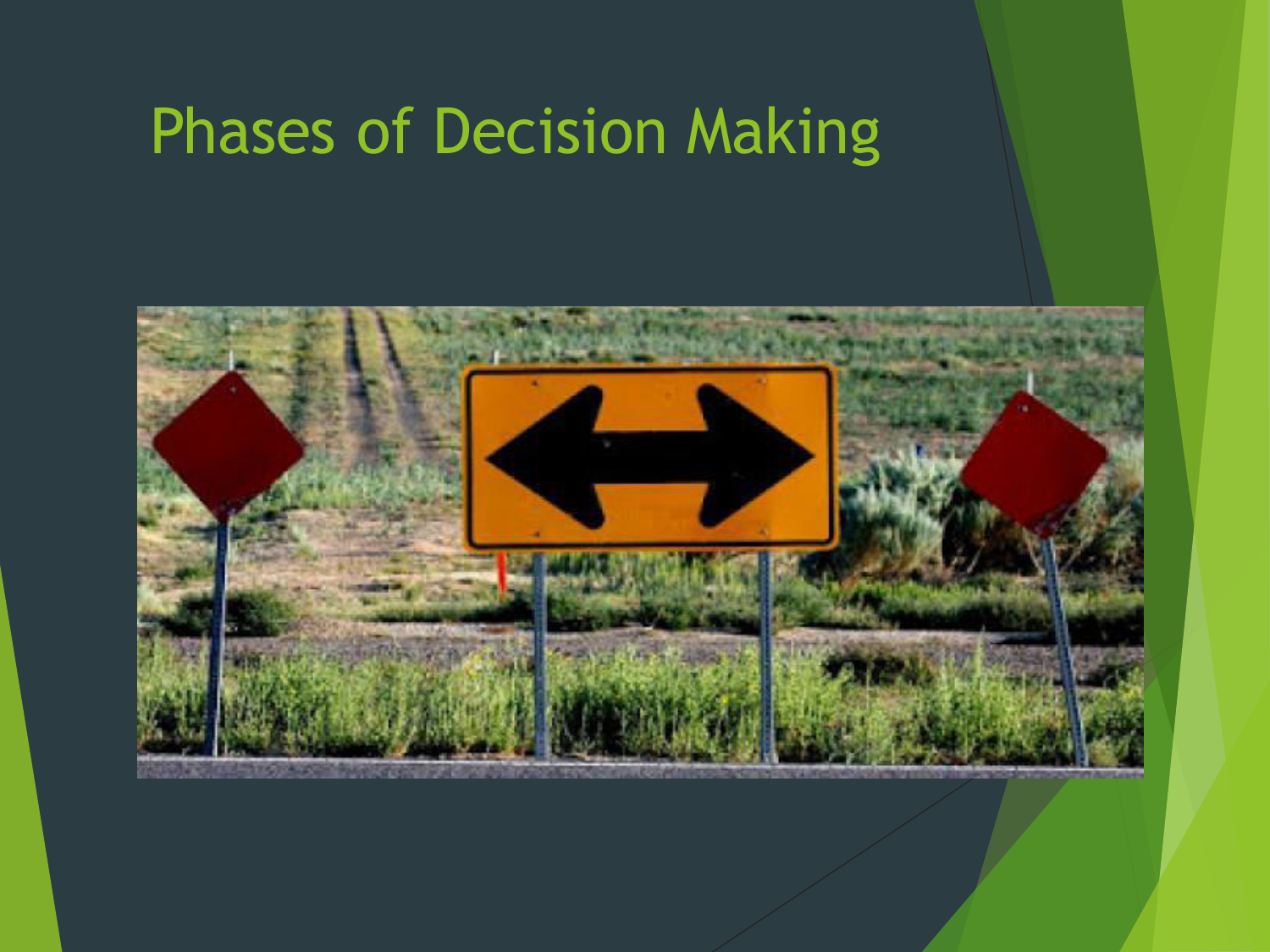# Phases of Decision-Making

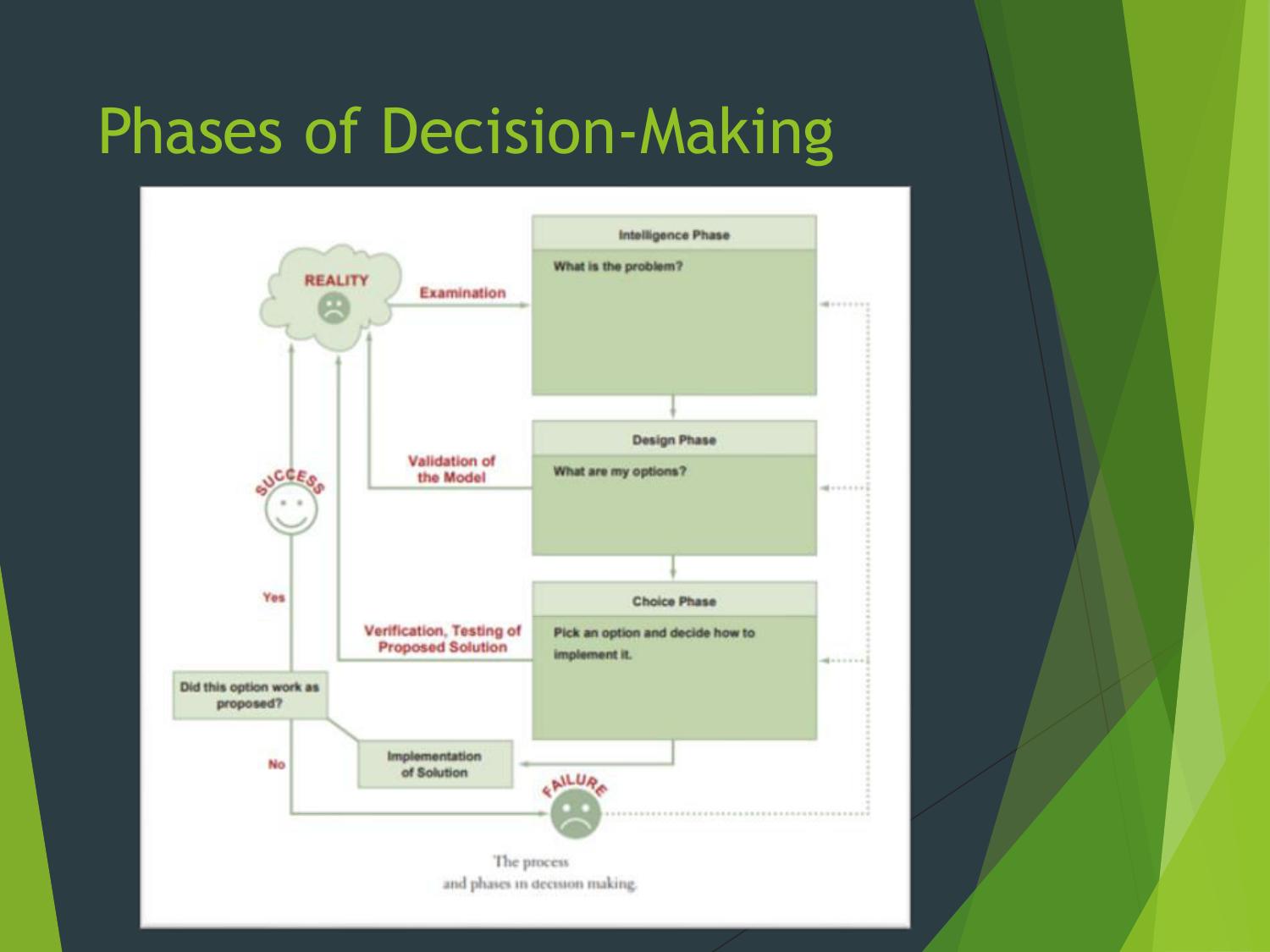

Intelligence Phase

Design Phase

Choice Phase

Implementation Phase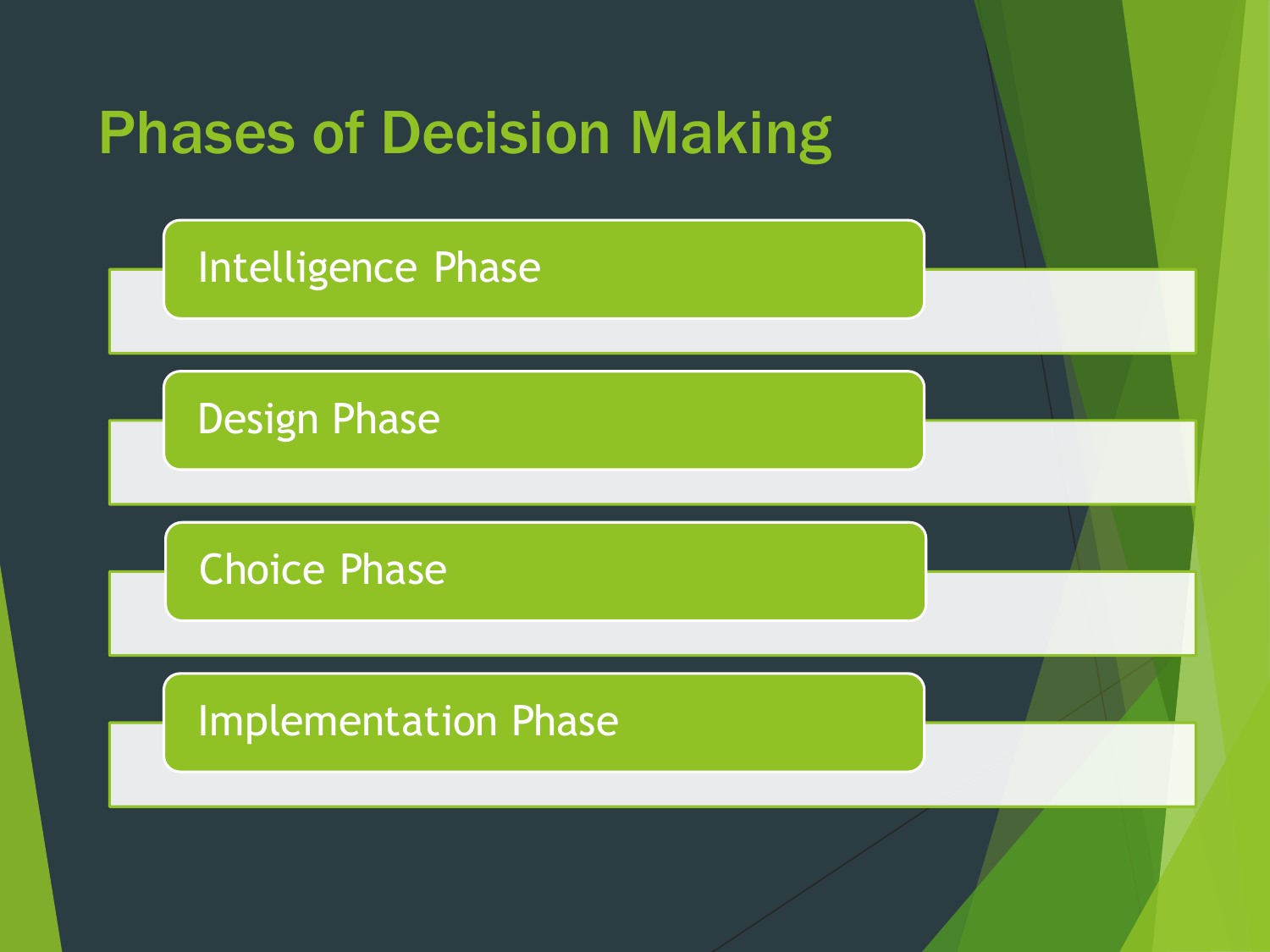### Intelligence Phase

- Decision maker examines the organization's environment for conditions that need decisions
- ▶ Data is collected from a variety of sources and processed
	- Allows decision maker to discover ways to approach the problem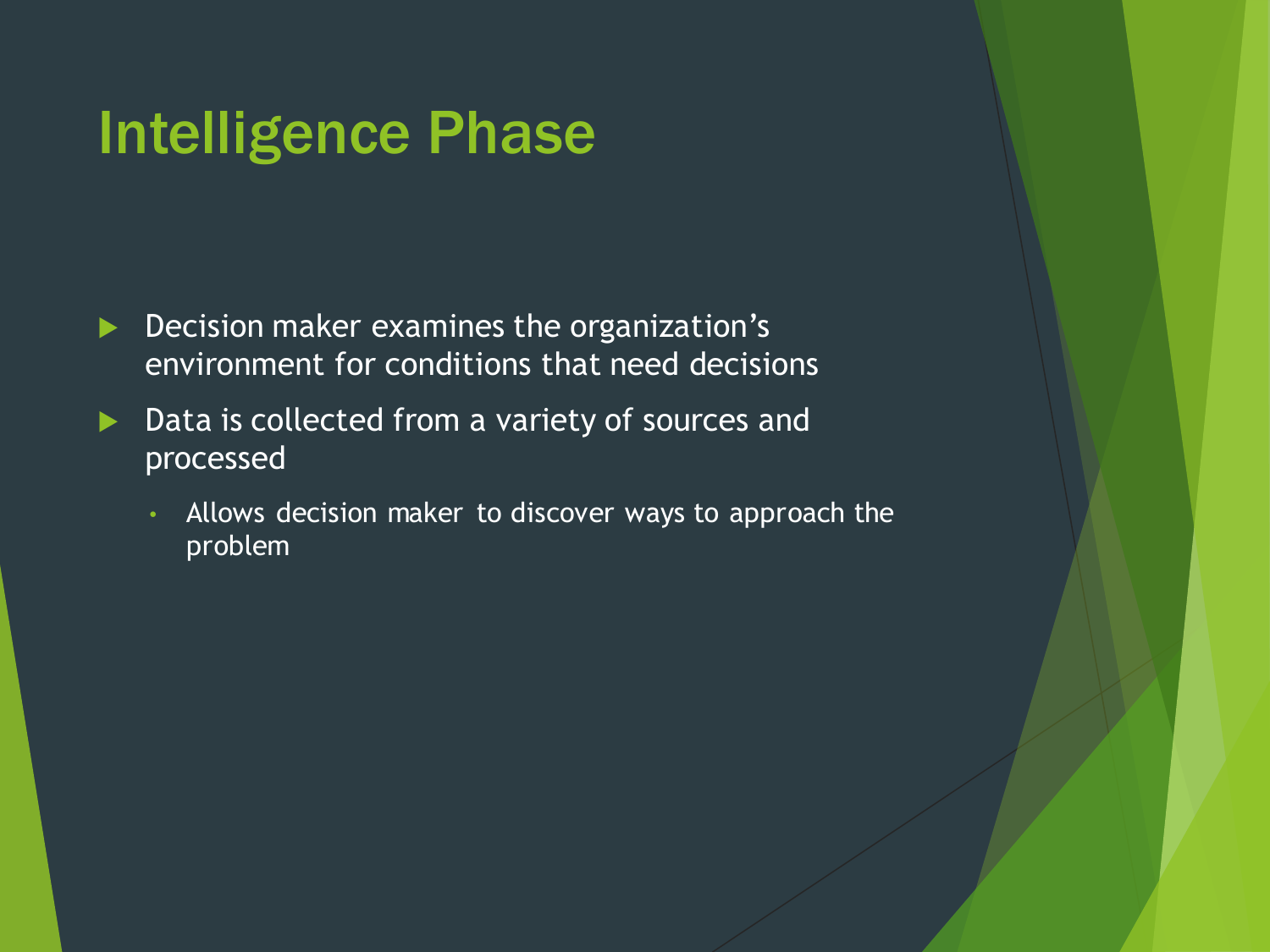### Design Phase

Defines criteria for the decision

Generates alternatives for meeting the criteria

**Defines associations between the criteria and the** alternatives

Requires understanding how each alternative affects the criteria

Information technology does not support this phase of decision making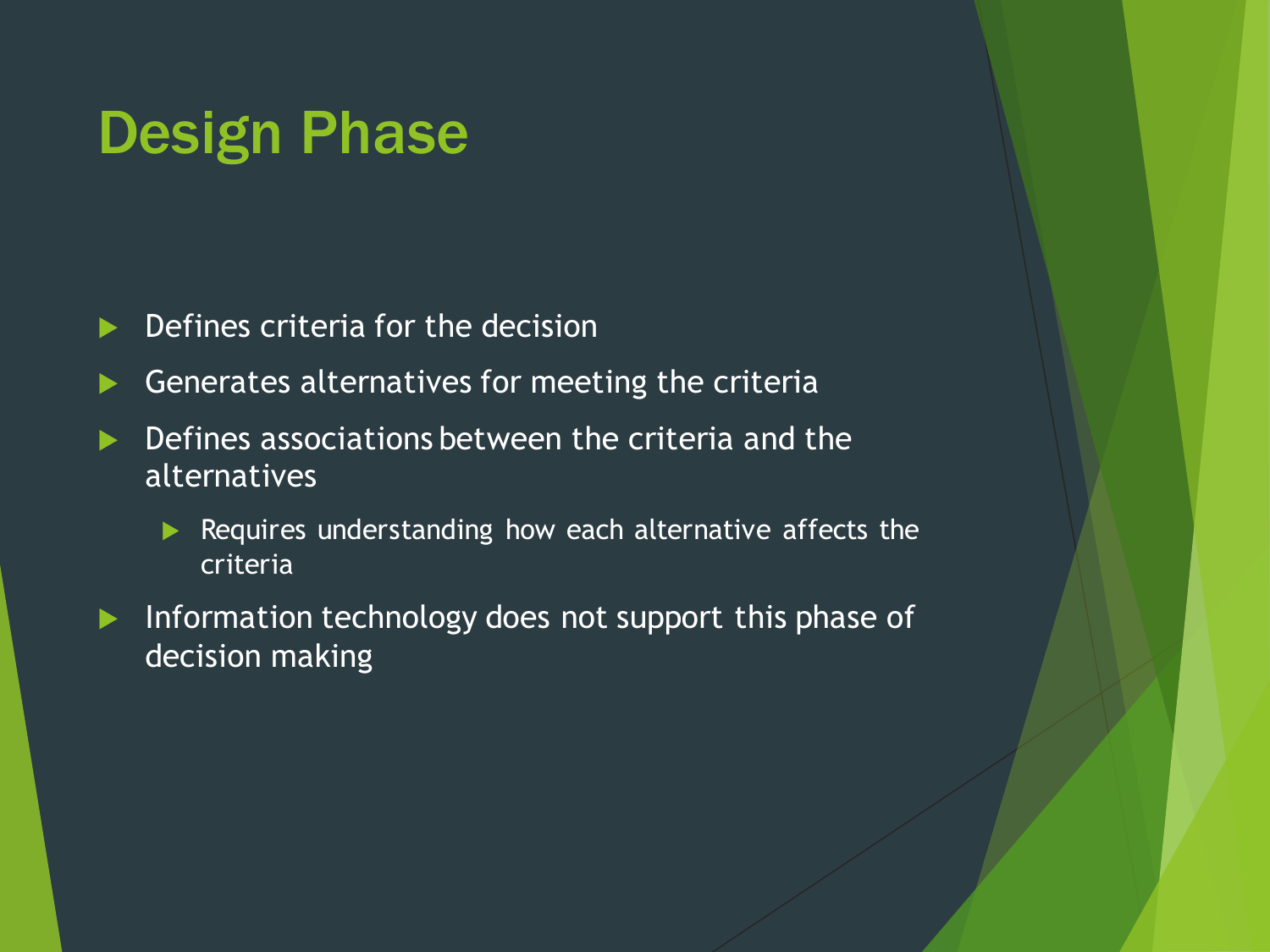### Choice Phase

- Involves selecting best and most effective course of action is from the alternatives
- Analyzes each alternative and its relationship to the criteria to determine whether it is feasible
- **Decision support system (DSS)** 
	- Helps sort through possible solutions to choose the best one for the organization
	- Includes tools for calculating cost-benefit ratios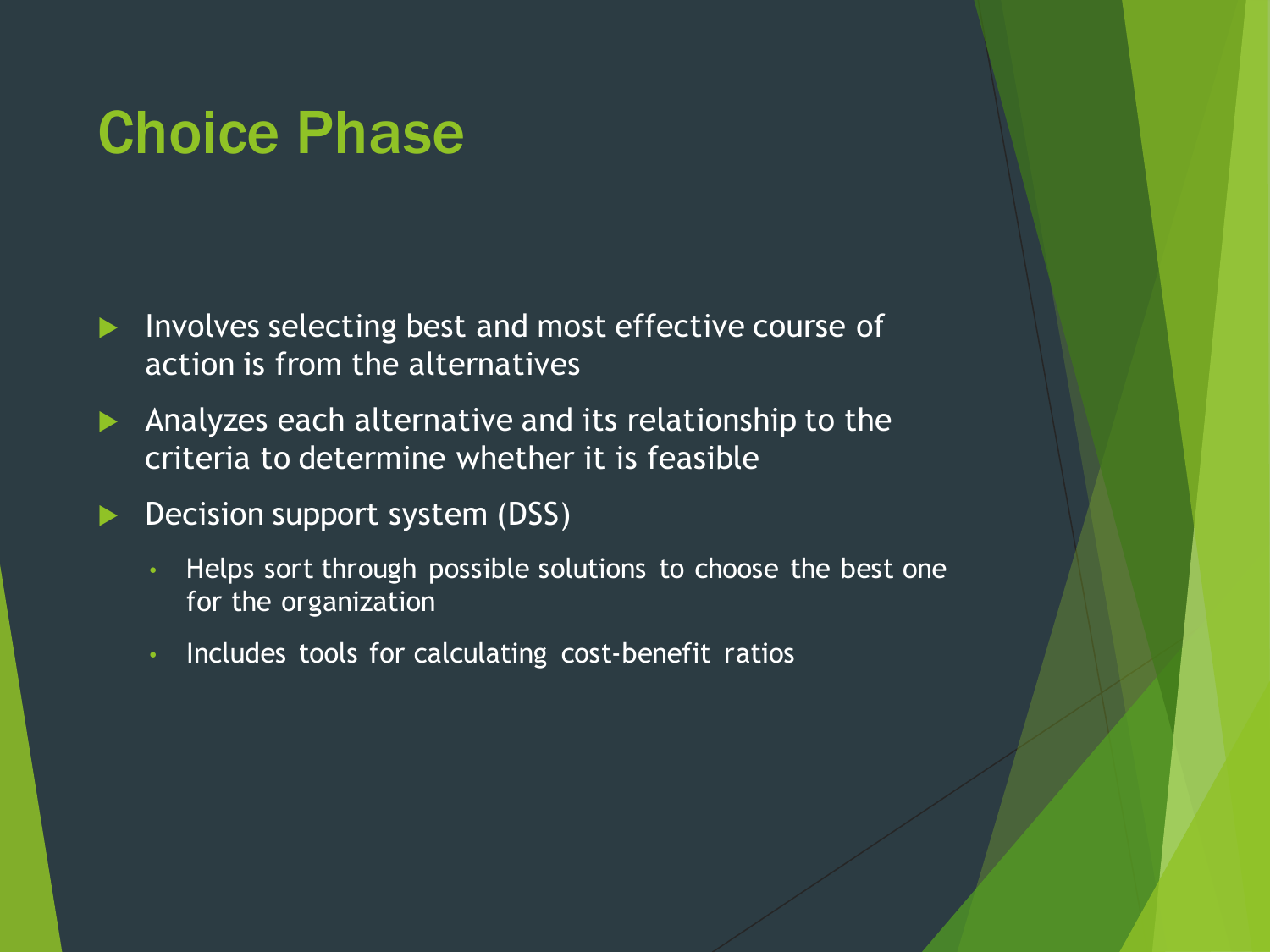### Implementation Phase

- **Organization devises a plan for carrying out the** alternative selected in the choice phase and obtains the resources to implement the plan
- ▶ DSS does a follow-up assessment on how well a solution is performing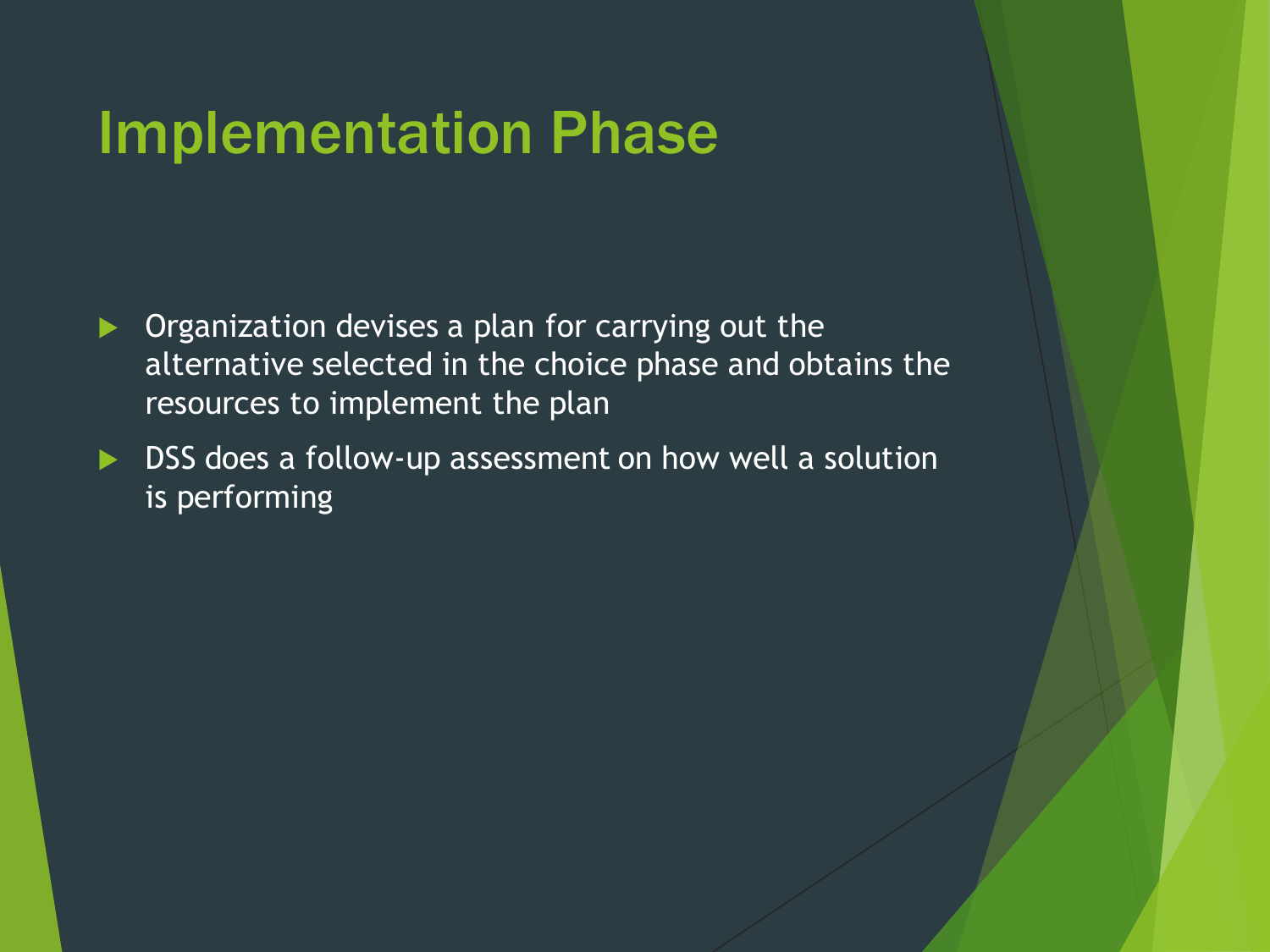# Decision Support Systems (DSS)

- Interactive information system designed to assist decision makers in an organization
- Consists of:
	- Hardware
	- Software
	- Data
	- Mathematical and statistical models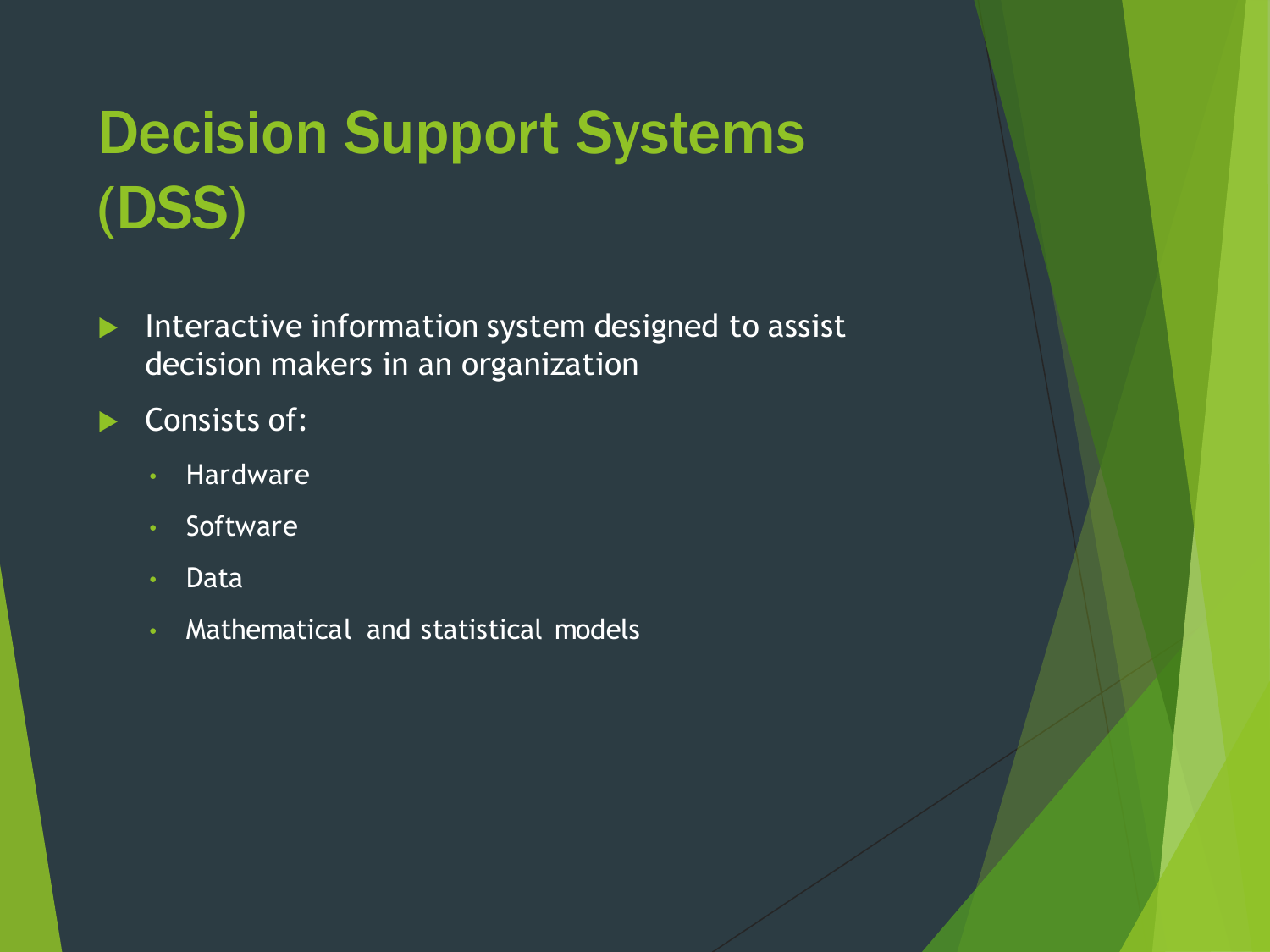# Decision Support Systems (DSS)

#### Requirements

- Be interactive and incorporate the human element as well as hardware and software
- Use internal and external data
- Include mathematical and statistical models
- Support decision makers at all organizational levels
- Emphasize semistructured and unstructured tasks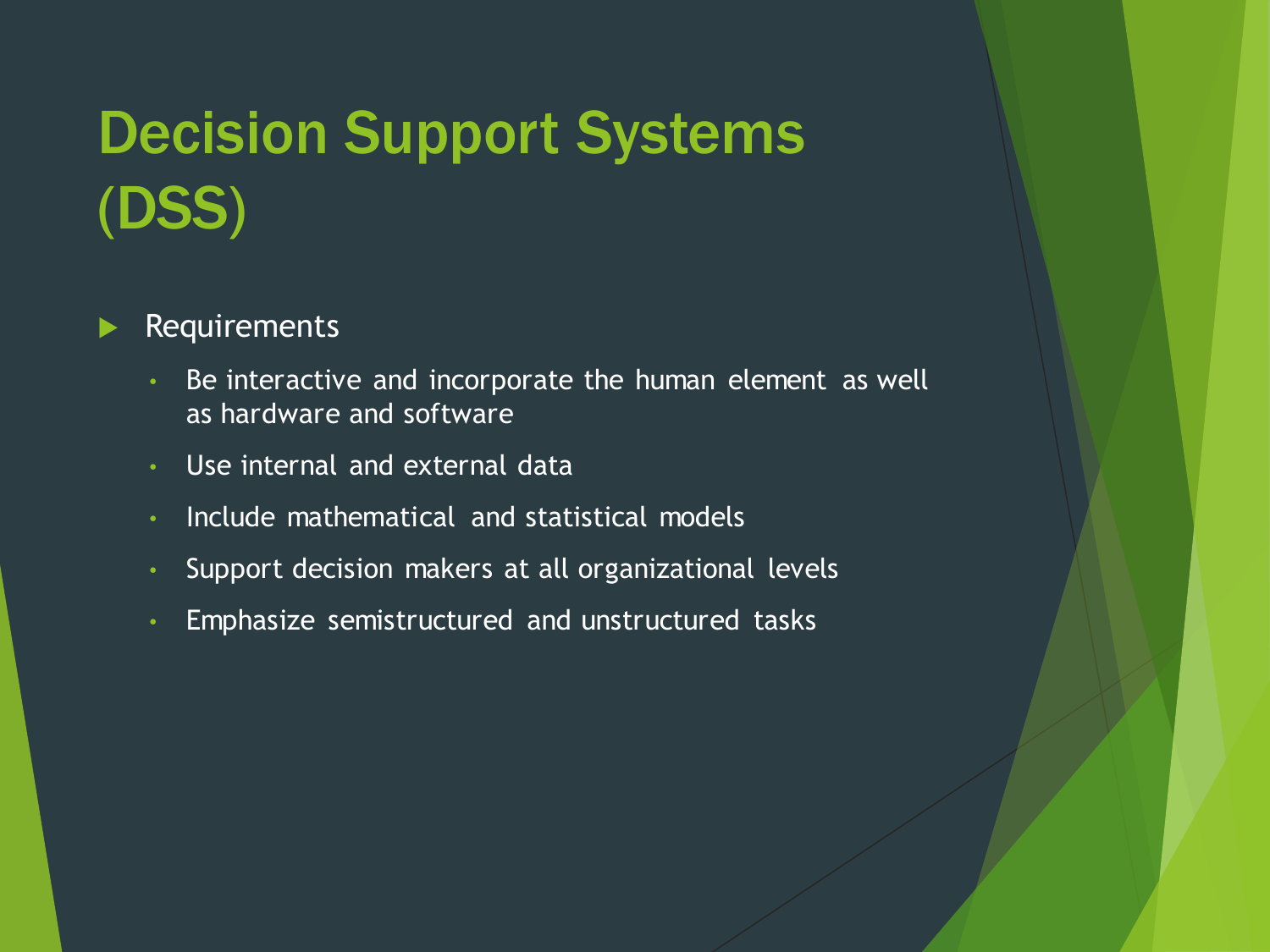# Components of a Decision Support System

#### Database

- **Includes internal and external data, and a database** management system (DBMS)
- $\blacktriangleright$  Enables a DSS to perform data analysis operations

#### **Model base**

**Includes mathematical and statistical models that enable a** DSS to analyze information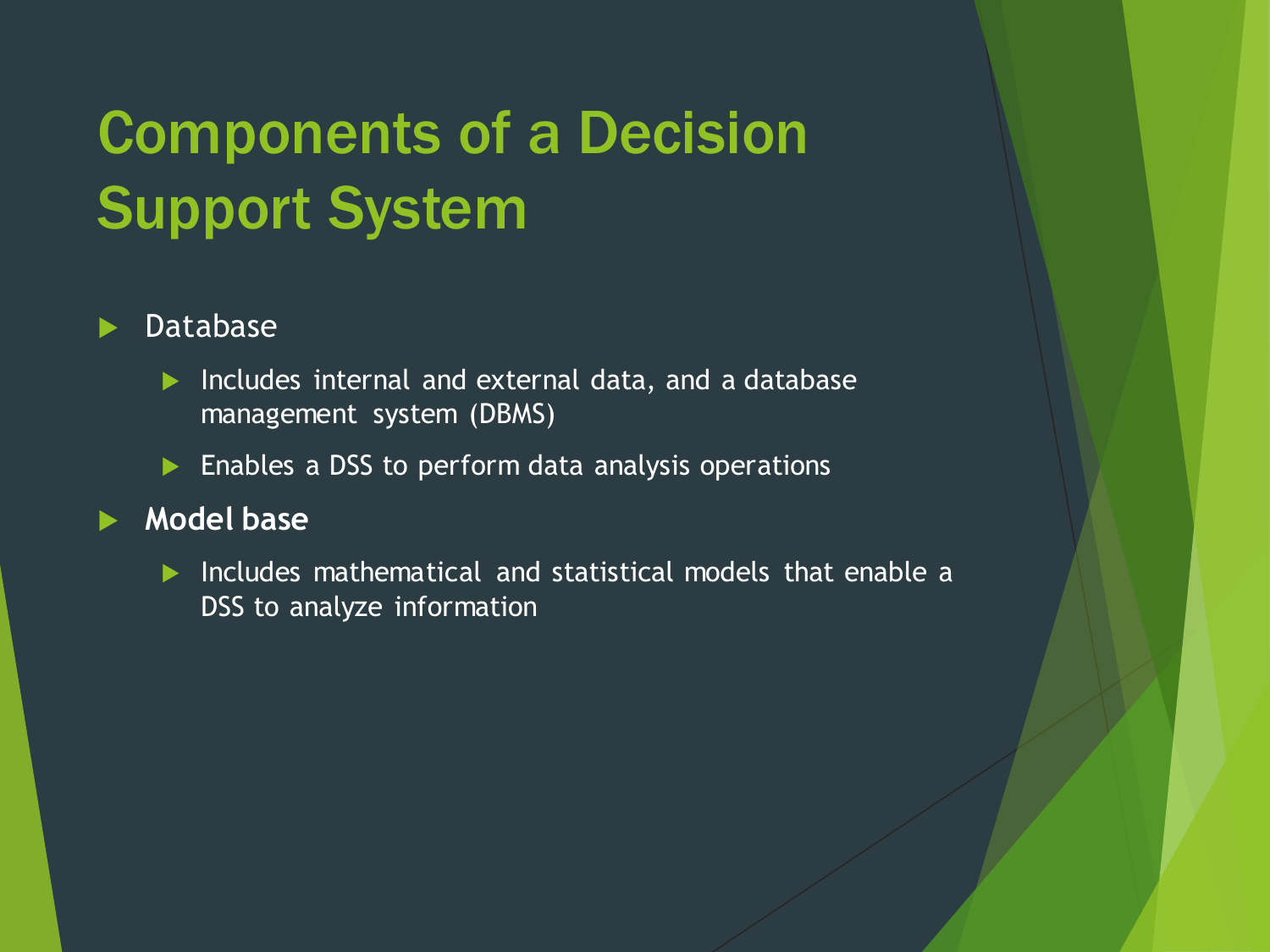# Components of a Decision Support System

- **Users access the DSS through user interface**
- **DISS** engine manages and coordinates the major components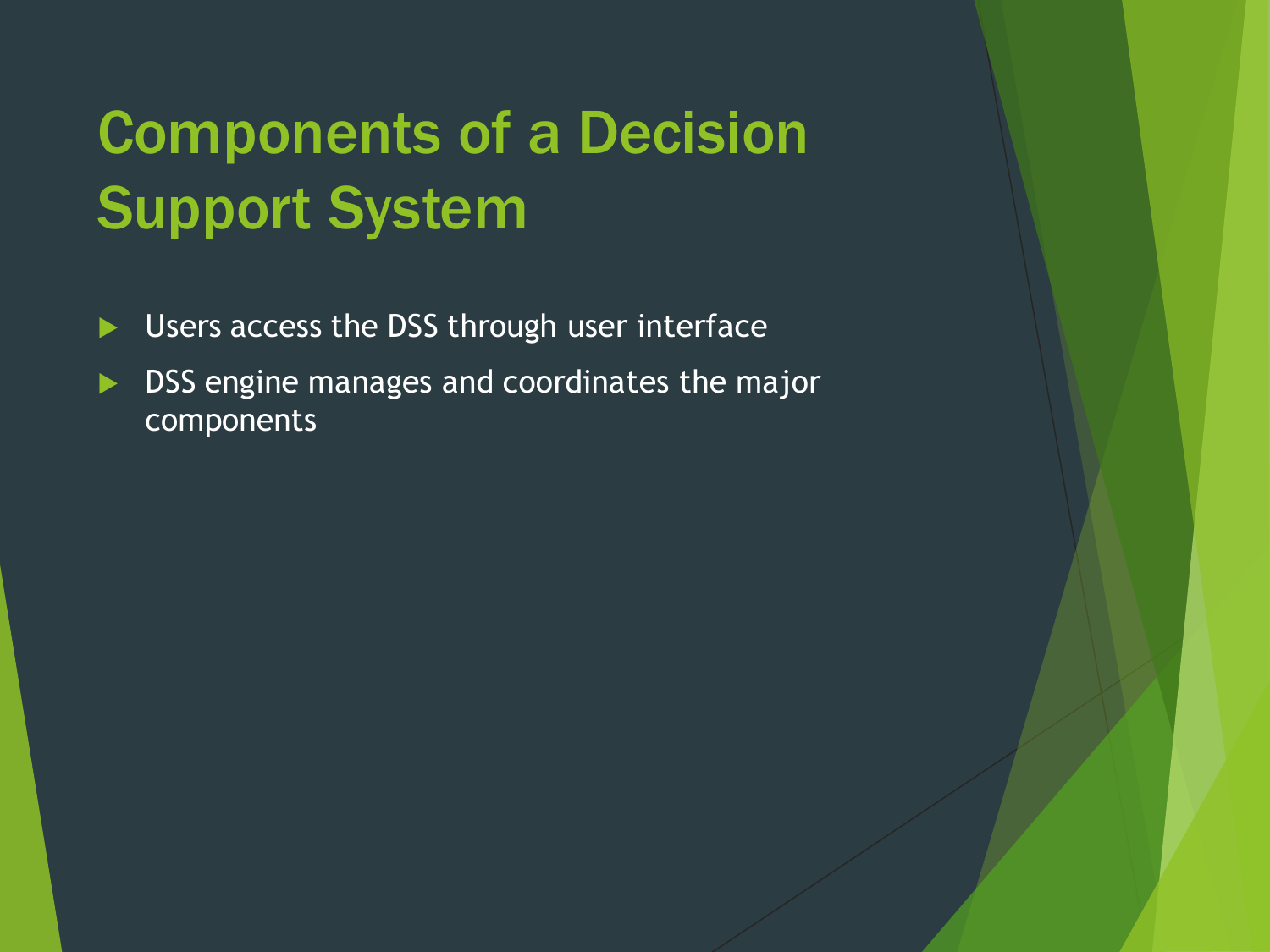### Exhibit12.2 Components of a DSS



Copyright ©2016 Cengage Learning. All Rights Reserved. May not be scanned, copied or duplicated, or posted to a publicly accessible website, in whole or in part. MISS NOMES NUSS | CH12 20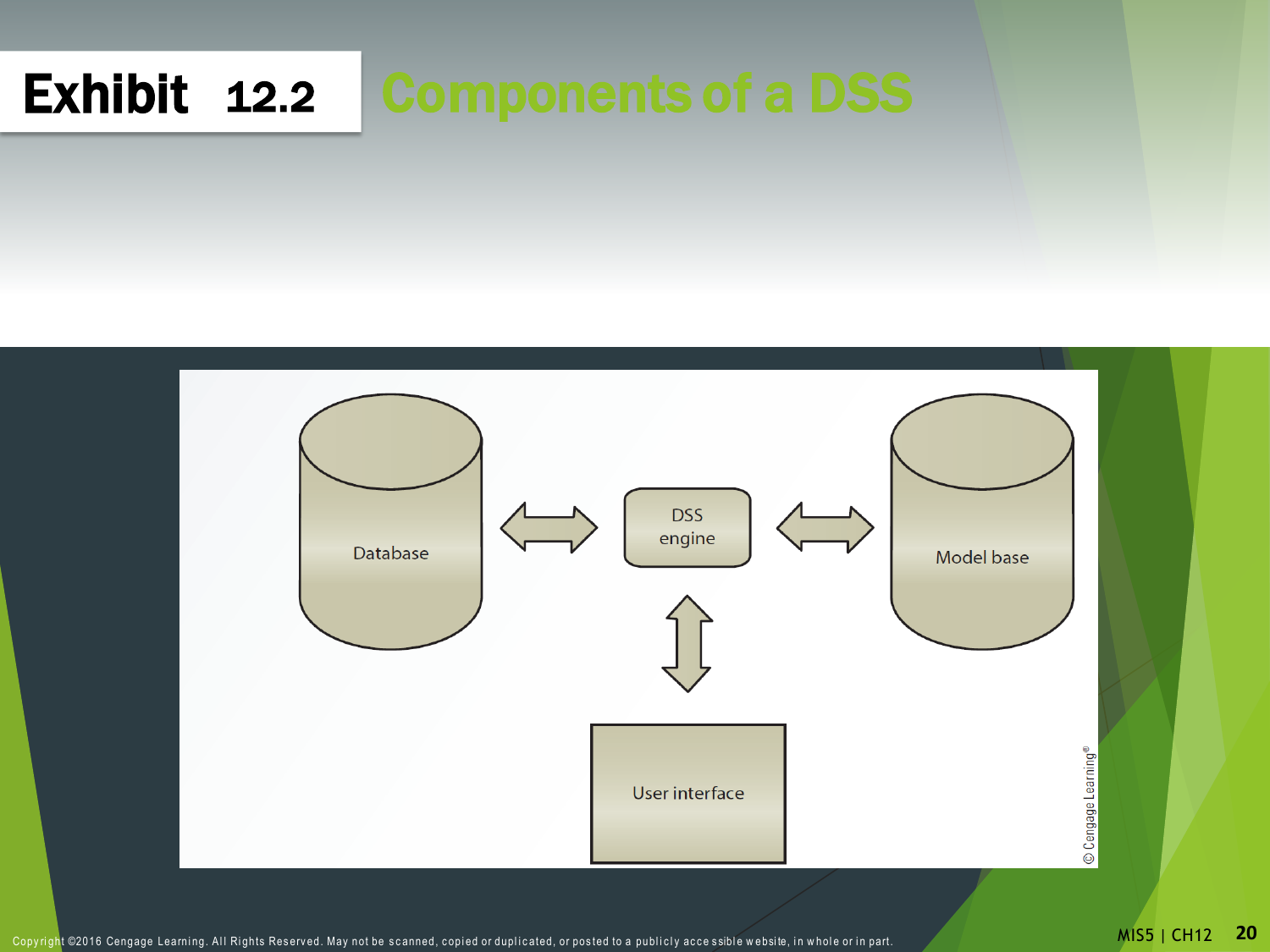### DSS Capabilities

**DISS** includes following features to support decision making

- What-if analysis
- Goal-seeking
- Sensitivity analysis
- Exception reporting analysis
- Other capabilities
	- Graphical analysis, forecasting, simulation, statistical analysis, and modeling analysis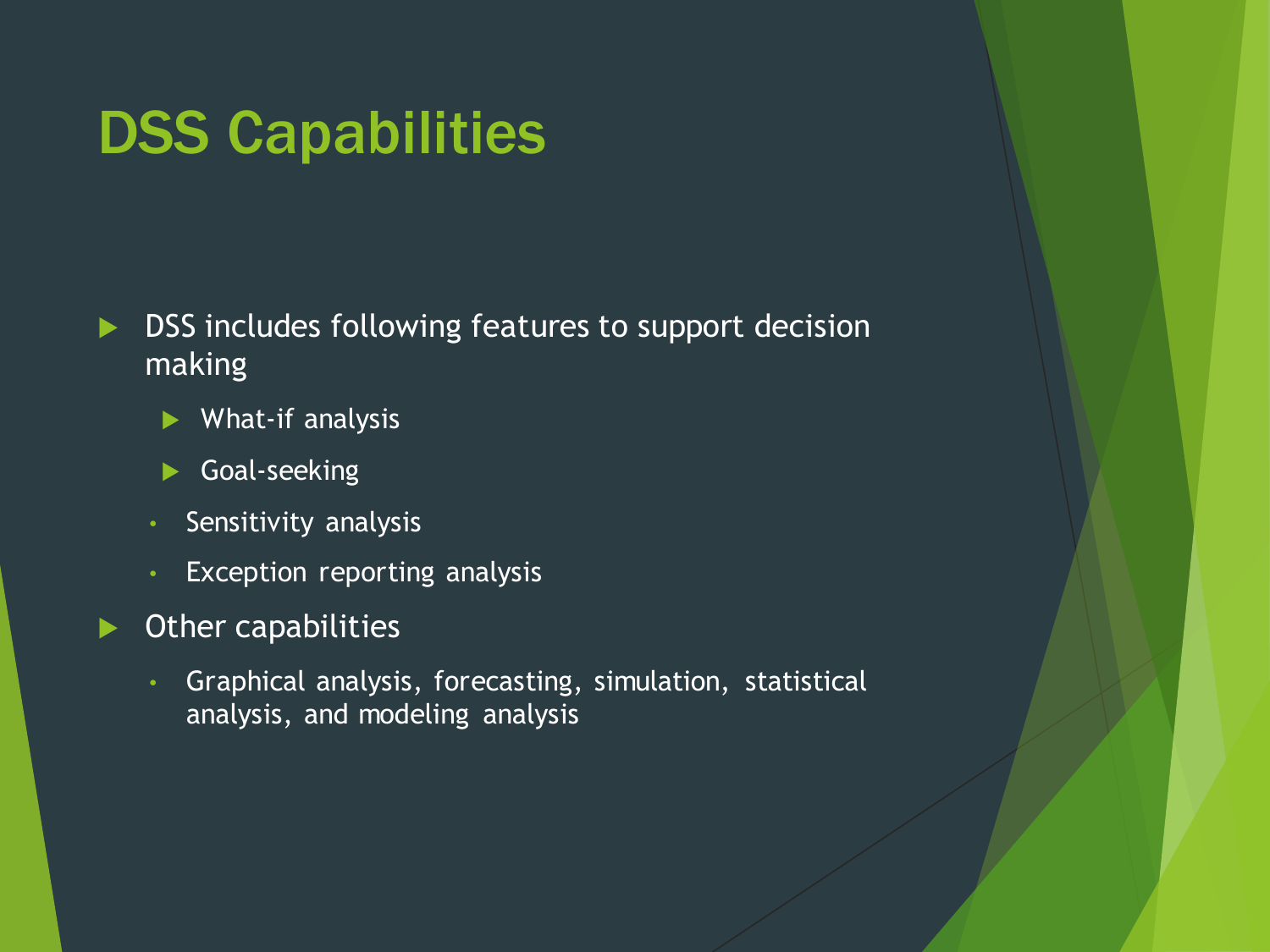# Roles in the DSS Environment

#### User

- Crucial because they use the DSS
- Include department or organizational units in addition to people

#### **Managerial designer**

- Defines the management issues in designing and using a DSS
- Issues are related to management's goals and needs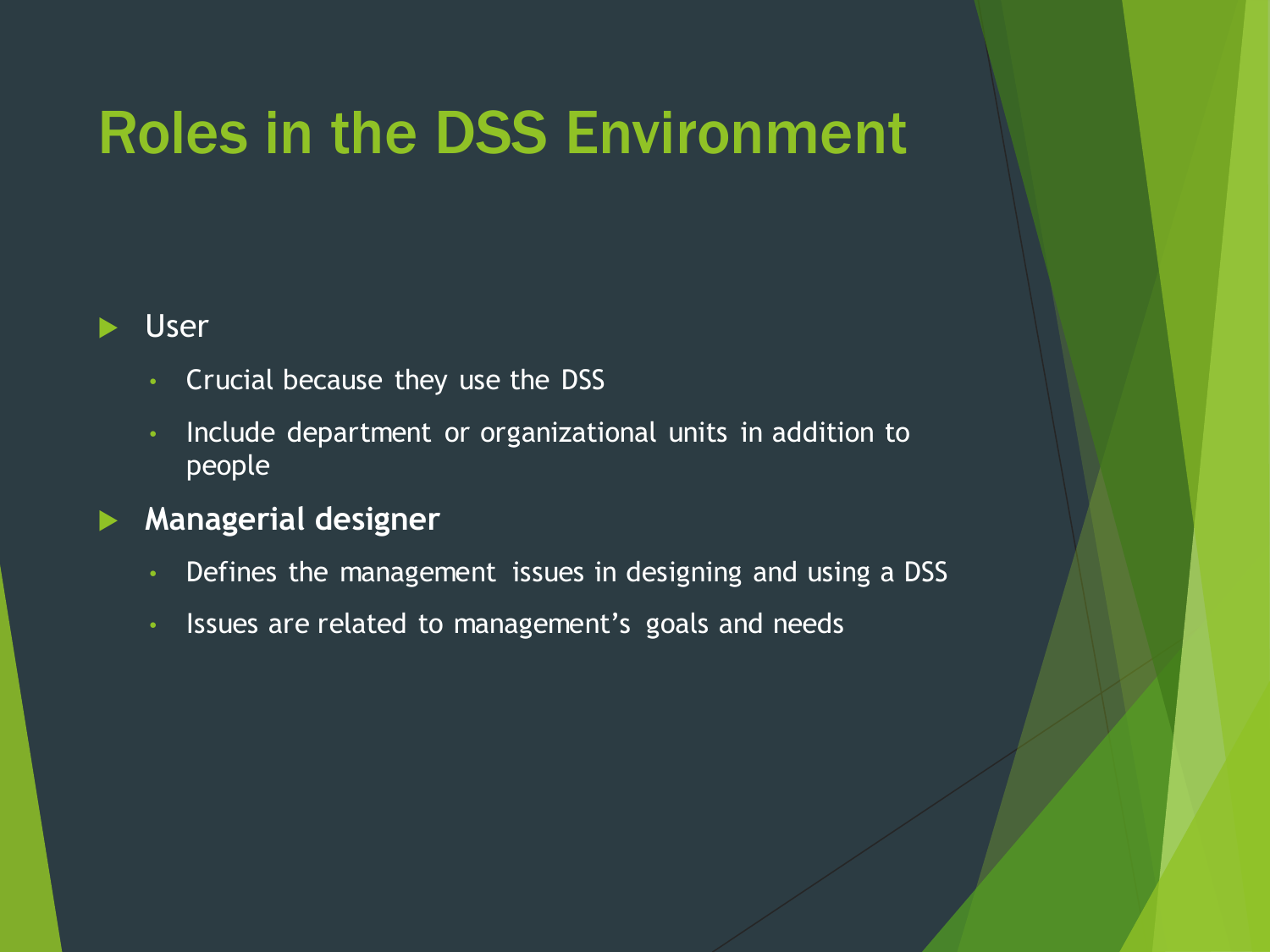### Roles in the DSS Environment

#### **Technical designer**

- Focuses on how the DSS is implemented
- Addresses questions about data storage, file structure, user access, response time, and security measures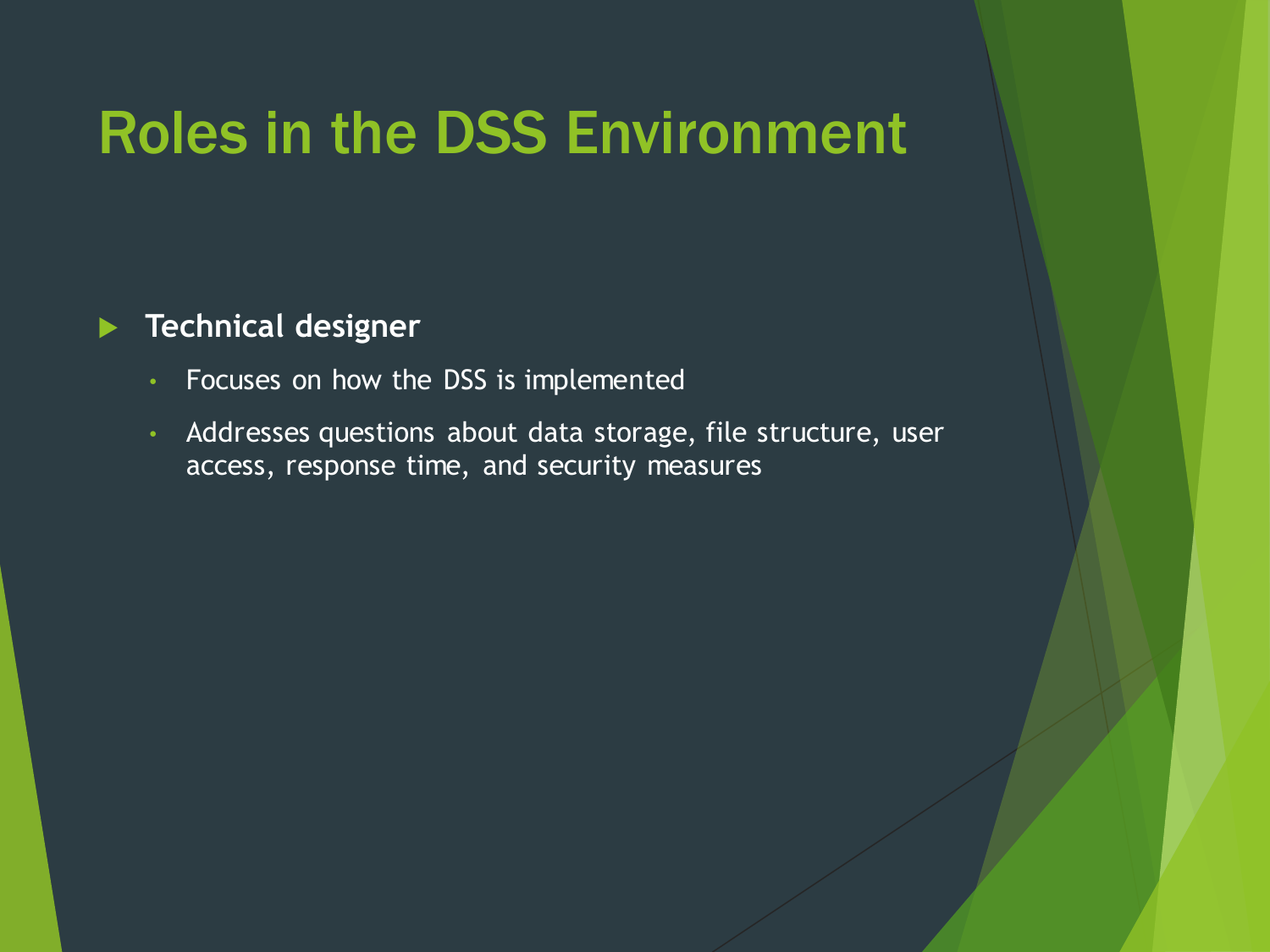### Roles in the DSS Environment

#### **Model builder**

- Liaison between users and designers
- Responsible for supplying information on:
	- What the model does
	- What data inputs the model accepts
		- $\blacktriangleright$  How the model's output should be interpreted
		- ▶ What assumptions go into creating and using the model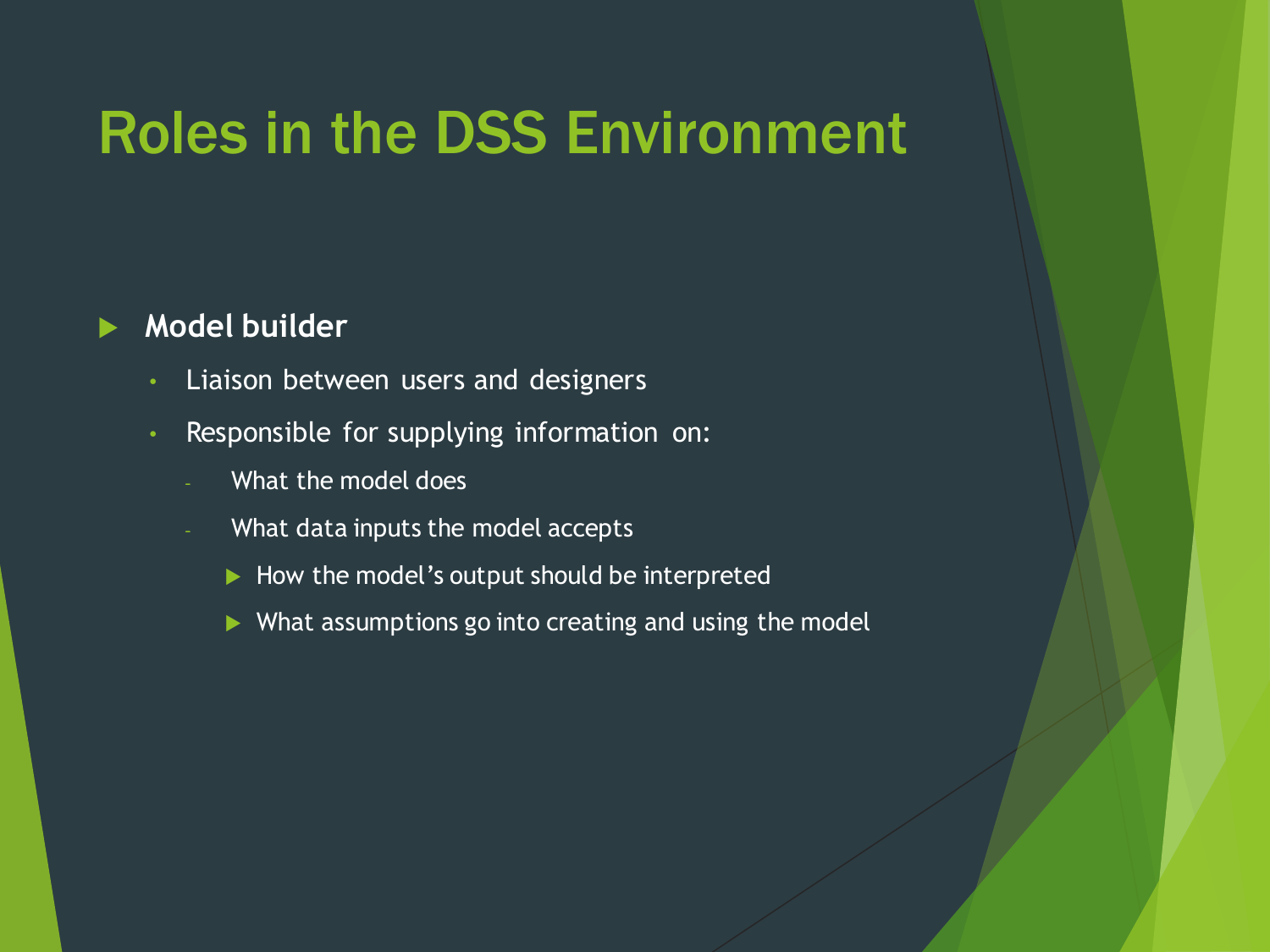# Benefits of a DSS Outlined by Peter G. Keen

Increase in the number of alternatives examined

Fast response to unexpected situations

Ability to make one-of-a-kind decisions

New insights and learning

Improved communication and control over operations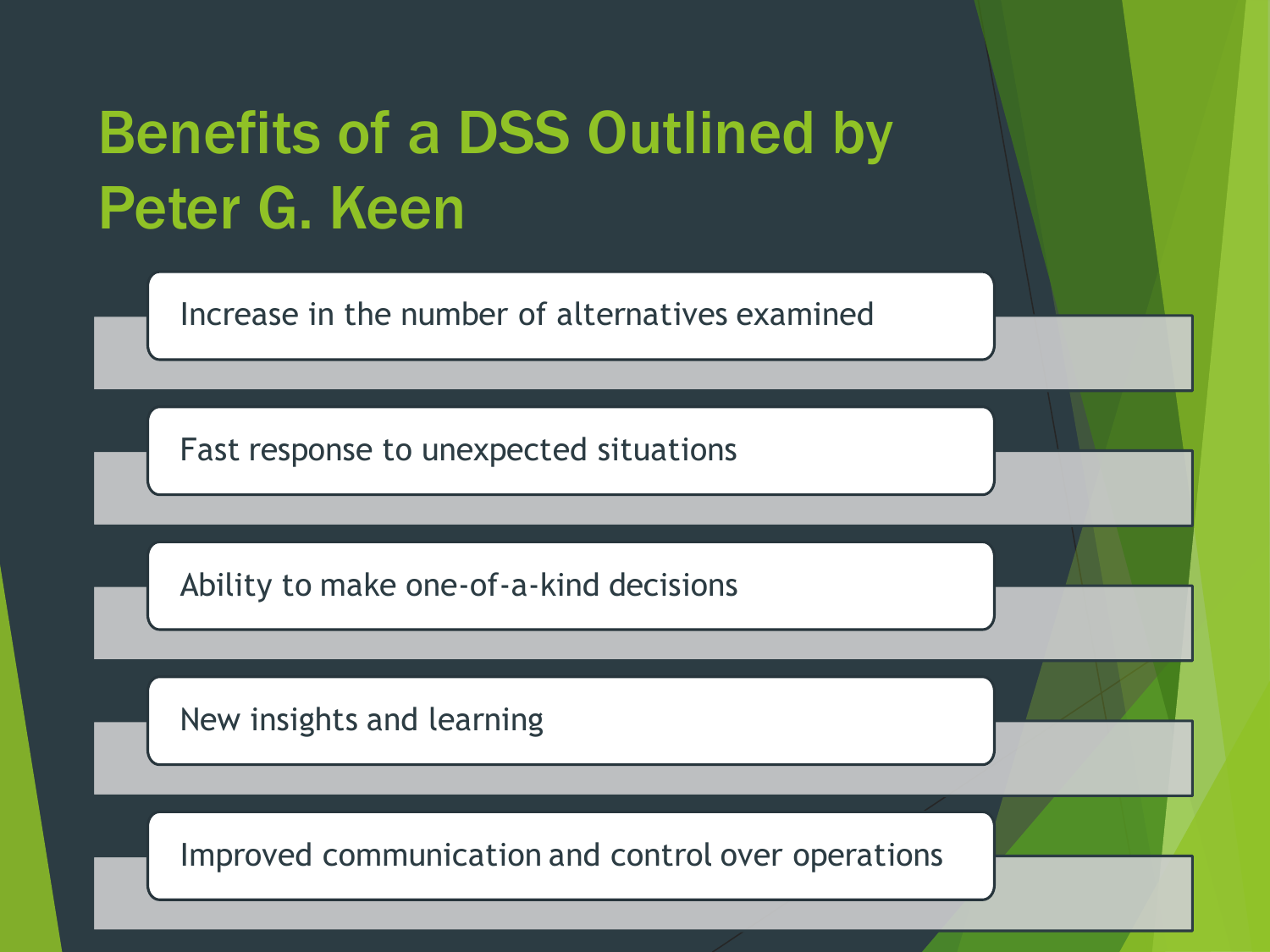# Benefits of a DSS Outlined by Peter G. Keen

Cost savings from making better decisions and analyze several scenarios in a short period

Better decisions

Effective teamwork

Time savings

Better use of data resources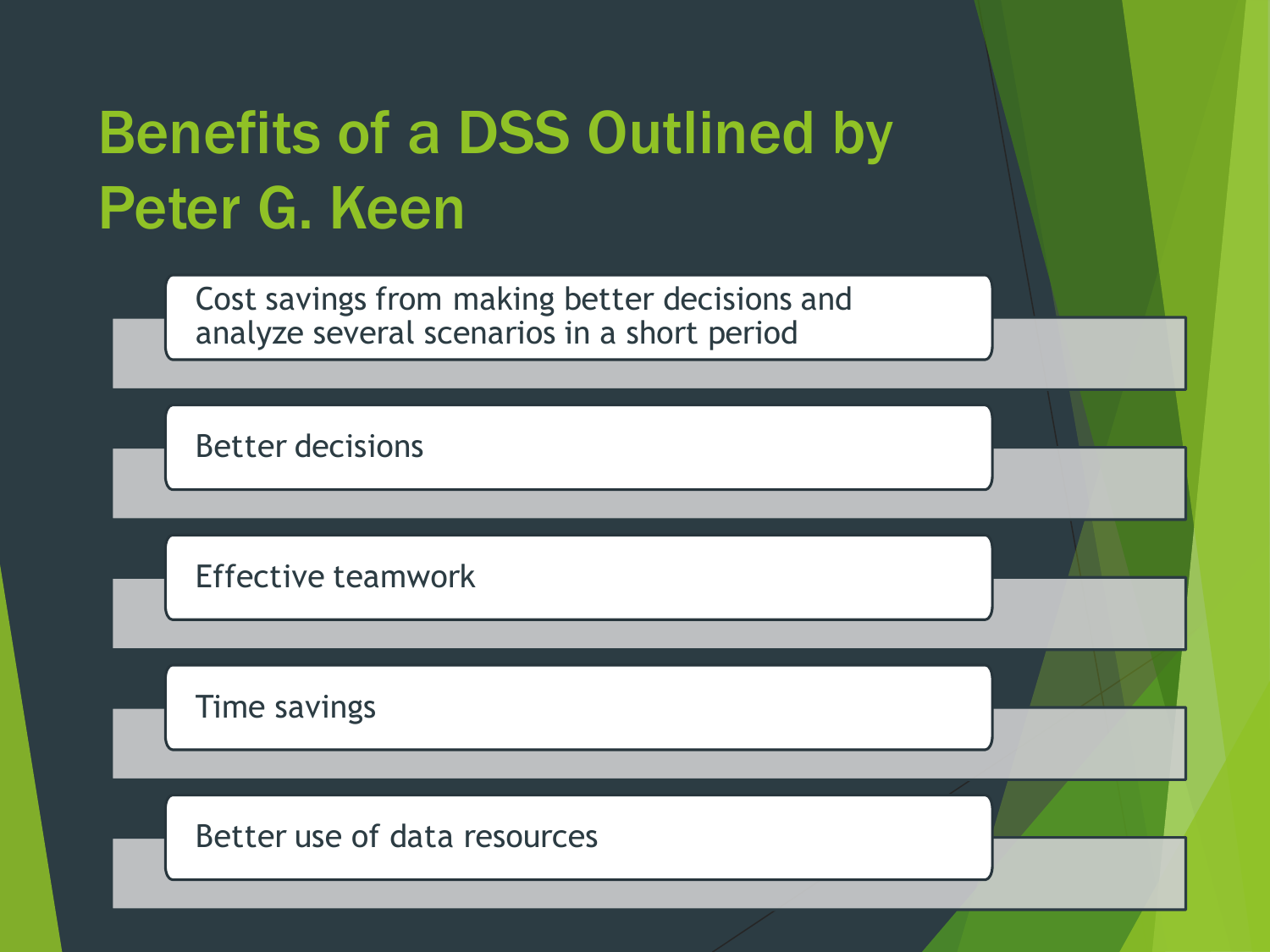# Executive Information Systems (EISs)

#### Branch of DSSs

- Interactive information systems that give executives easy access to internal and external data
- ▶ Include drill-down features and a digital dashboard for examining and analyzing information
- Designers should focus on simplicity when developing a user interface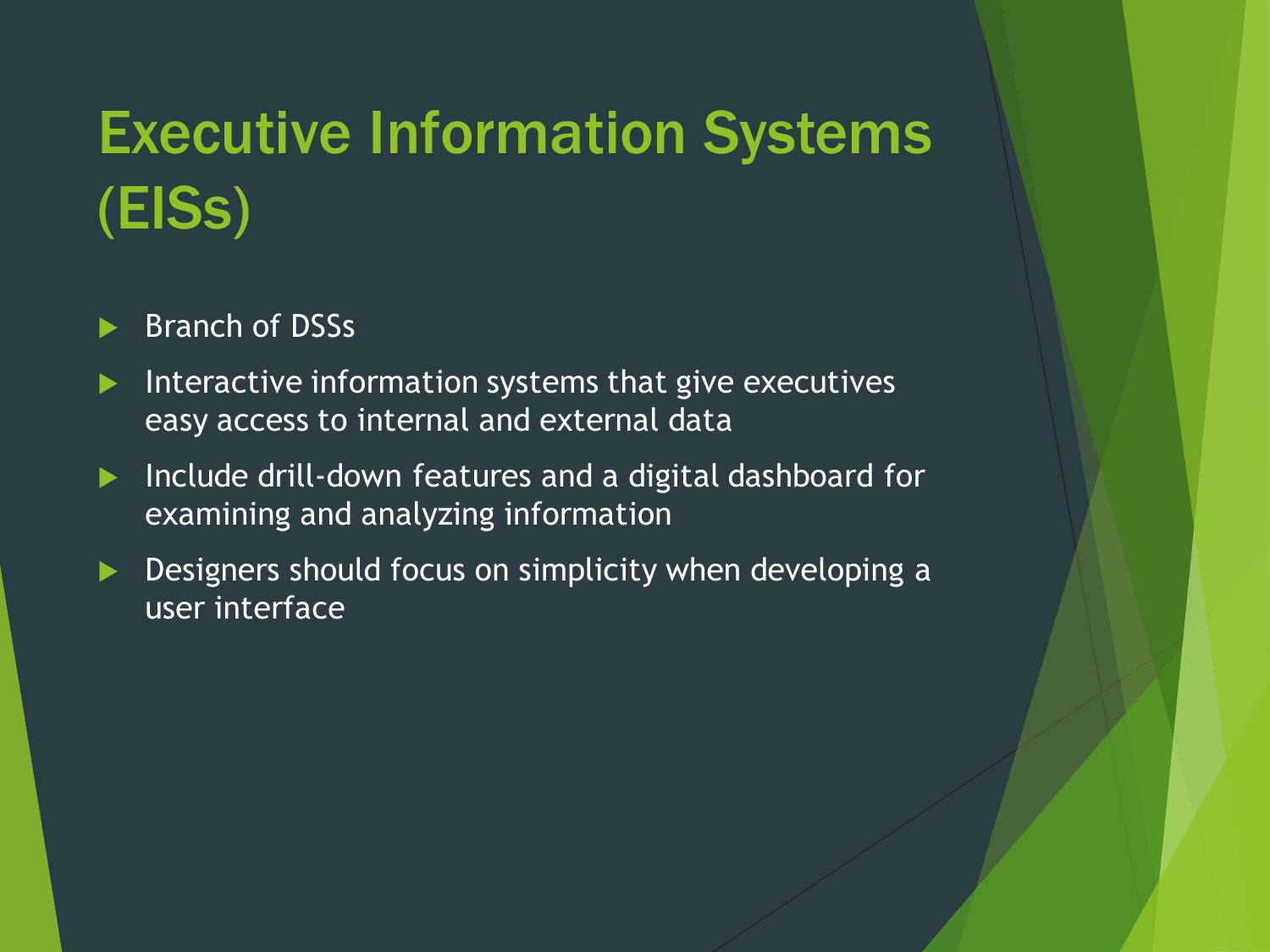# Executive Information Systems (EISs)

- Adding features such as multimedia, virtual reality, and voice input and output increases ease of use
- Require access to both internal and external data
- Designed to provide information related to an organization's critical success factors
- Includes a digital dashboard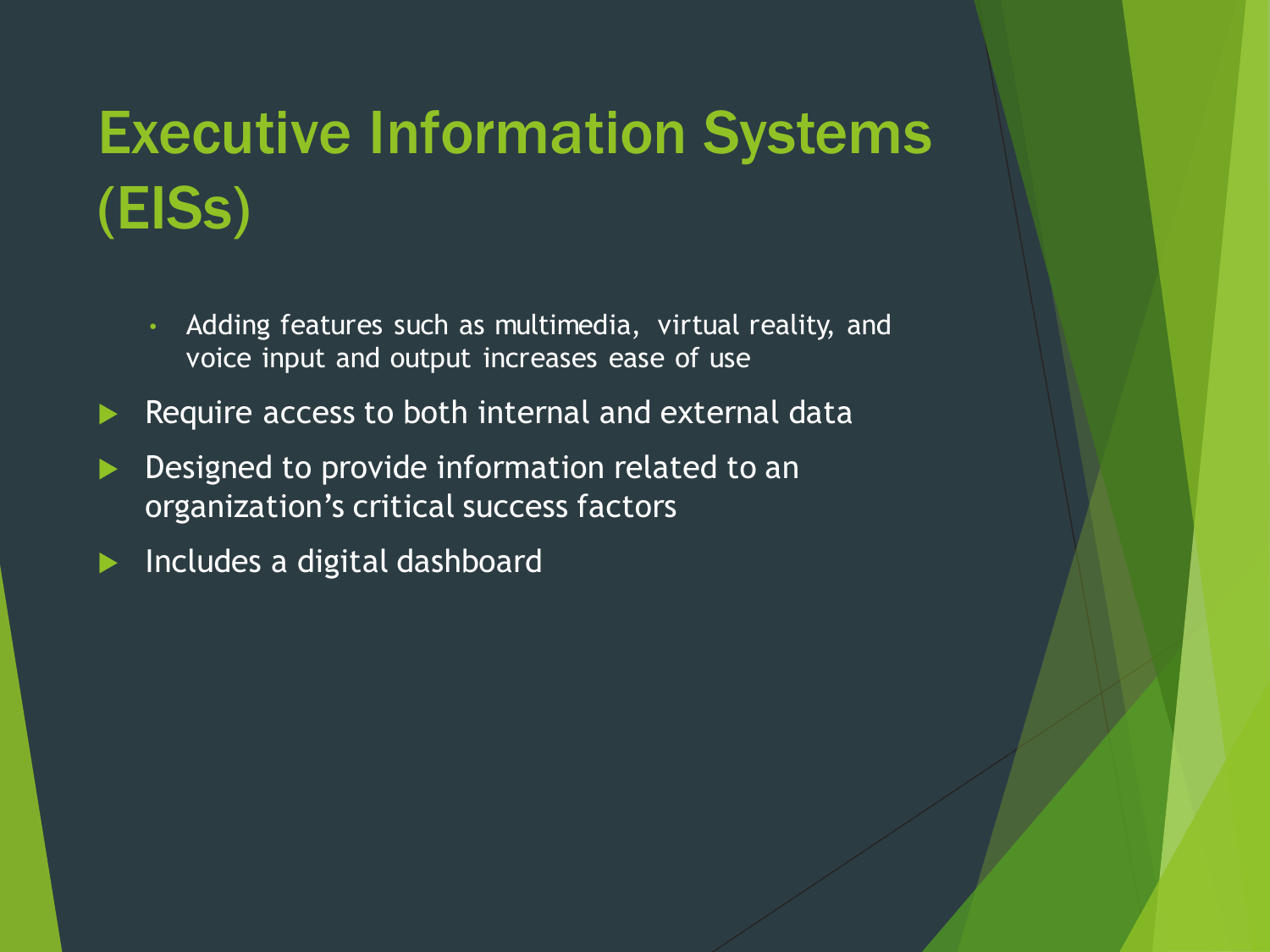### Digital Dashboard

- Integrates information from multiple sources and presents it in a unified, understandable format as charts and graphs
- ▶ Offers up-to-the minute snapshots of information
- Assists decision makers in identifying trends and potential problems
- Example of Web-based digital dashboard
	- Microsoft SharePoint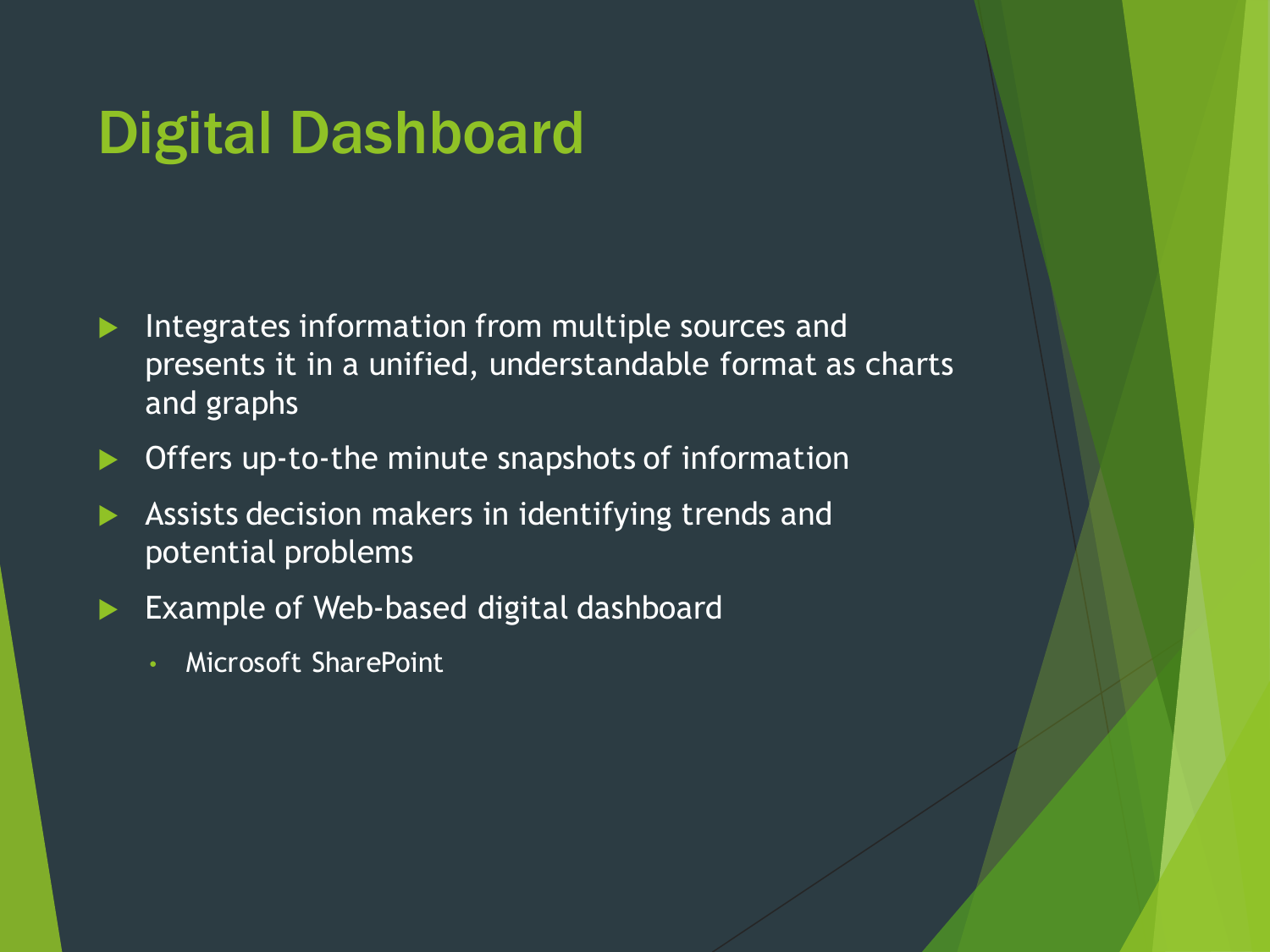# Reasons for Using EISs

- Provides managers with analytical and decision-making tools
- $\blacktriangleright$  Includes graphical representations of data that helps executives make critical decisions
- Used by executives to share information with others quickly and easily
- ▶ Used by managers to improve efficiency and effectiveness of decision making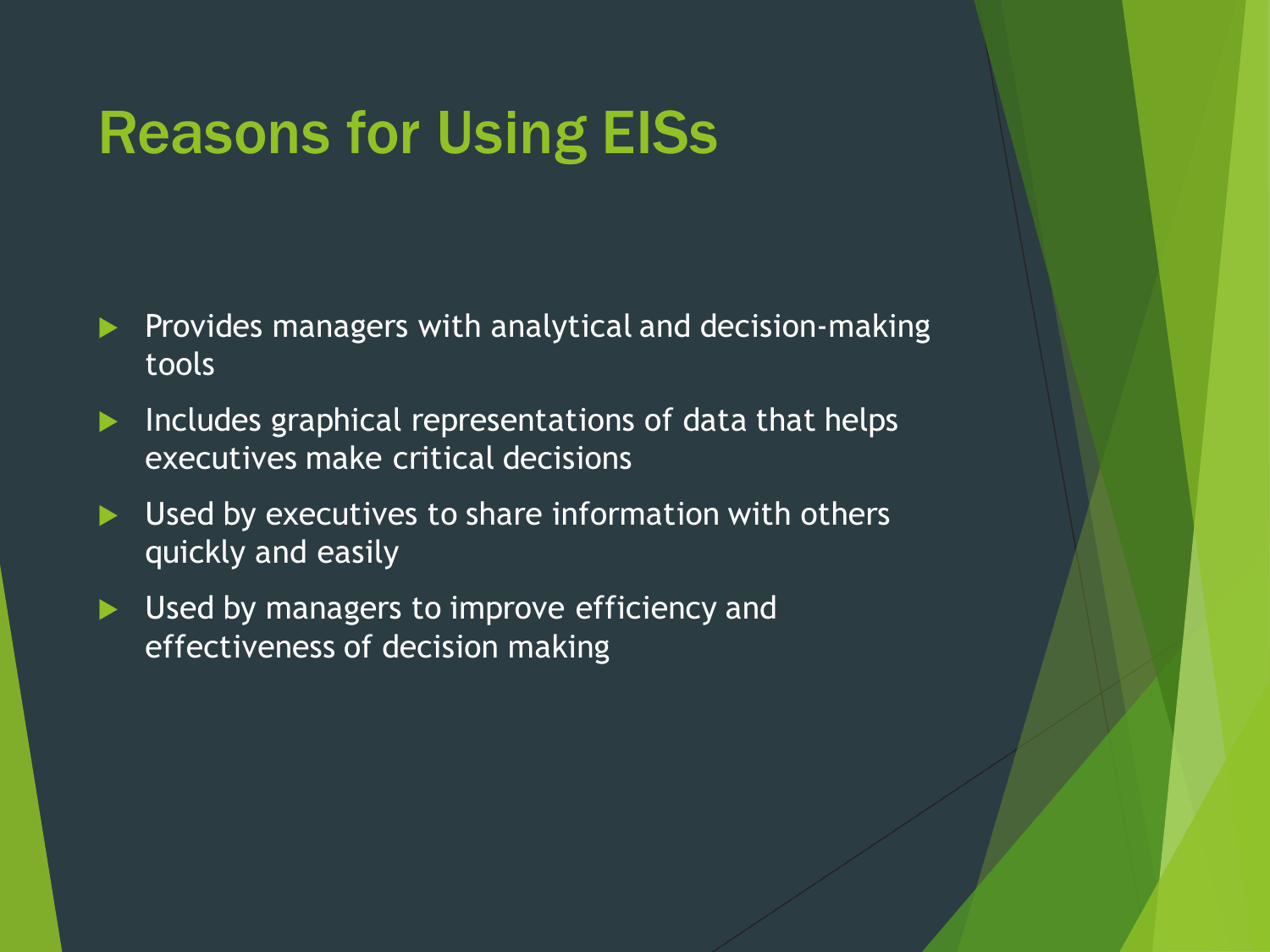### Factors Leading to a Failed EIS

- Organizational resistance to the project or perception that the project is unimportant
- Lack of interest or commitment from management
- $\blacktriangleright$  Inability to define objectives and information requirements clearly
- System's objectives are not linked to factors critical to the organization's success
- Project's costs can not be justified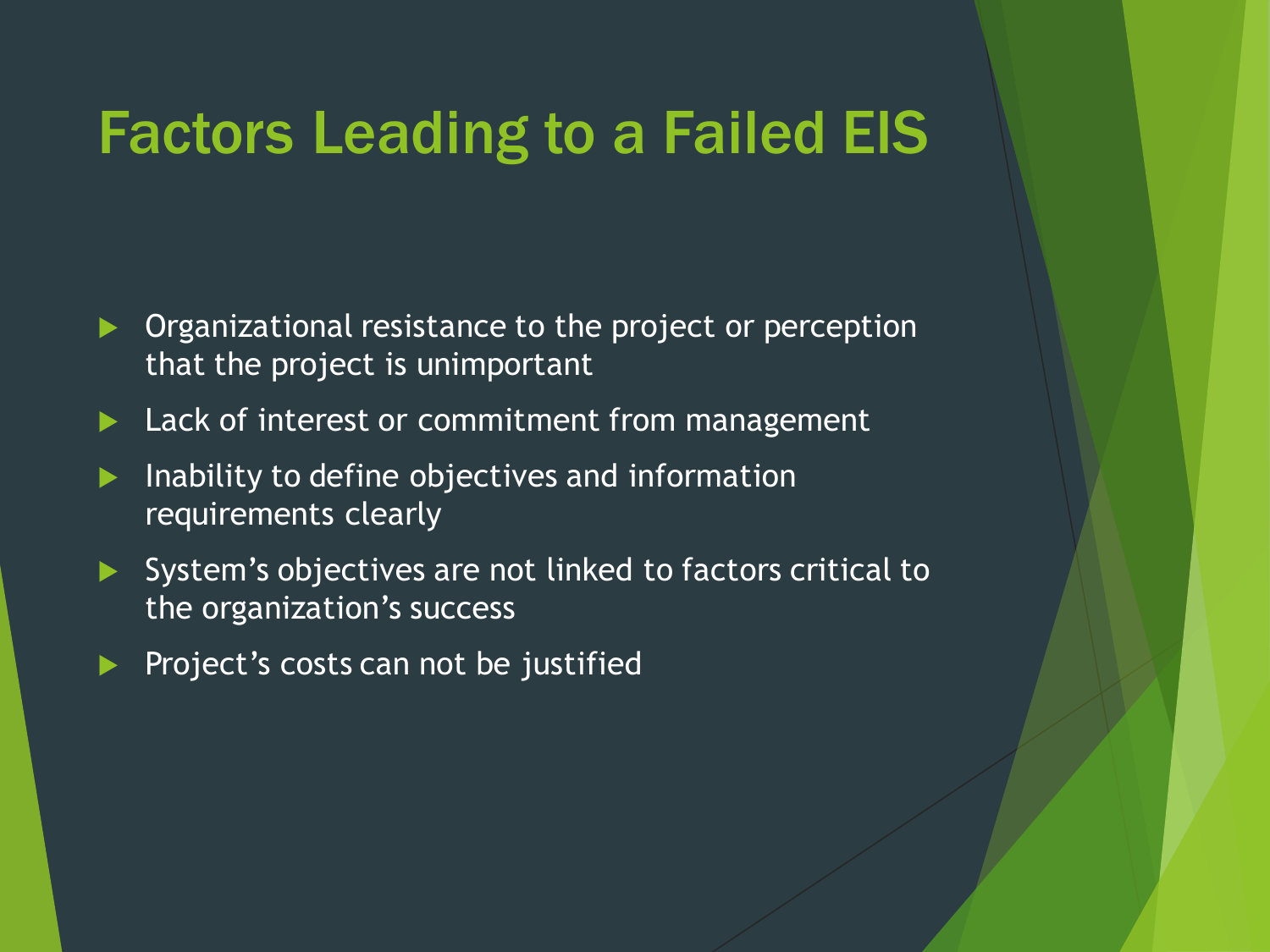### Factors Leading to a Failed EIS

- Developing applications takes too much time or the system is too complicated
- Vendor support has been discontinued
- Senior executives lack computer proficiency
- Senior executives being unlikely to use systems that need training and regular use to learn
- Lack of understanding about what executives' work involves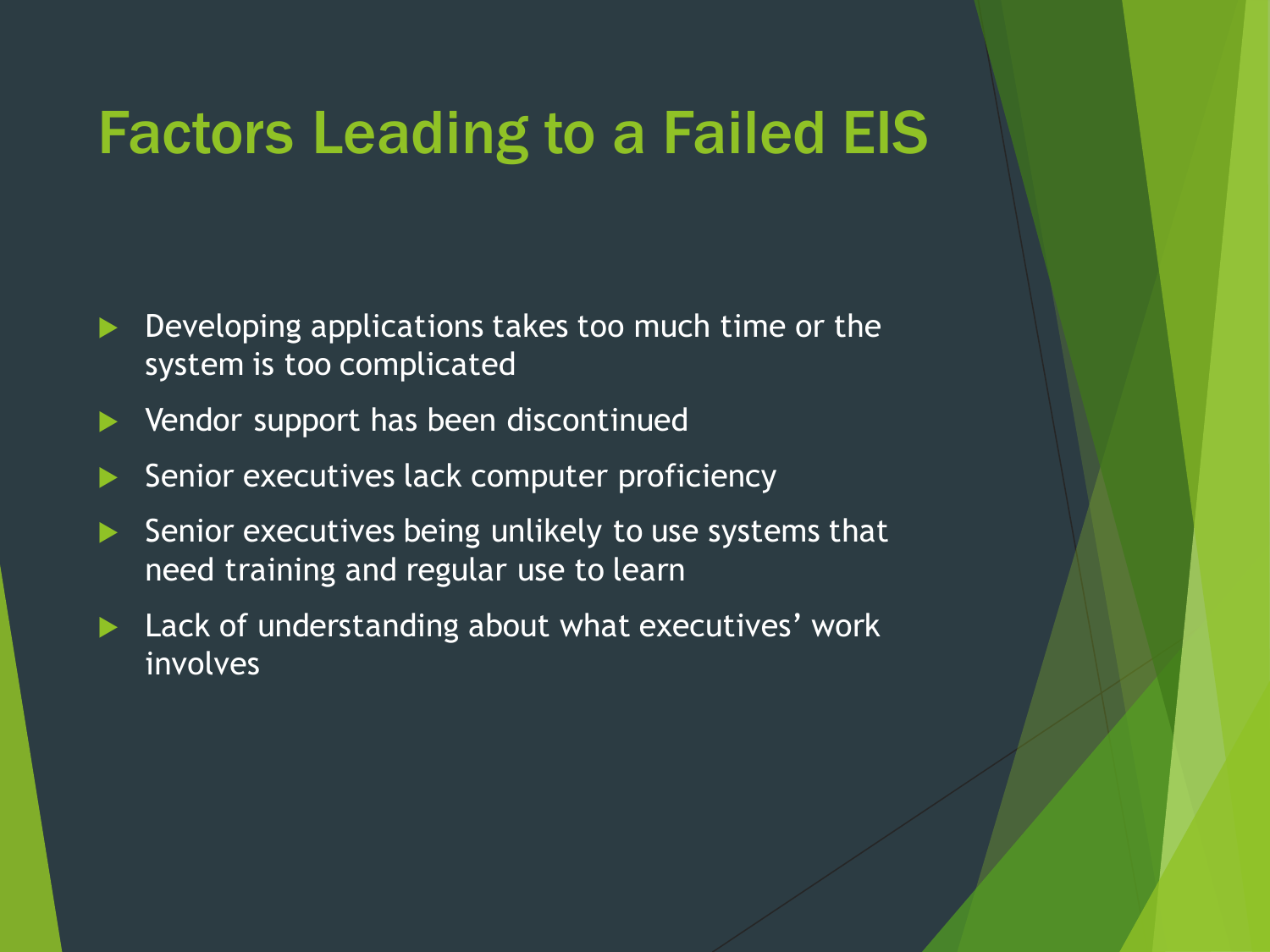### EIS Packages and Tools

#### Consist of following components:

- Administrative module for managing data access
- Builder module for developers to configure data mapping and screen sequencing
- Runtime module for using the system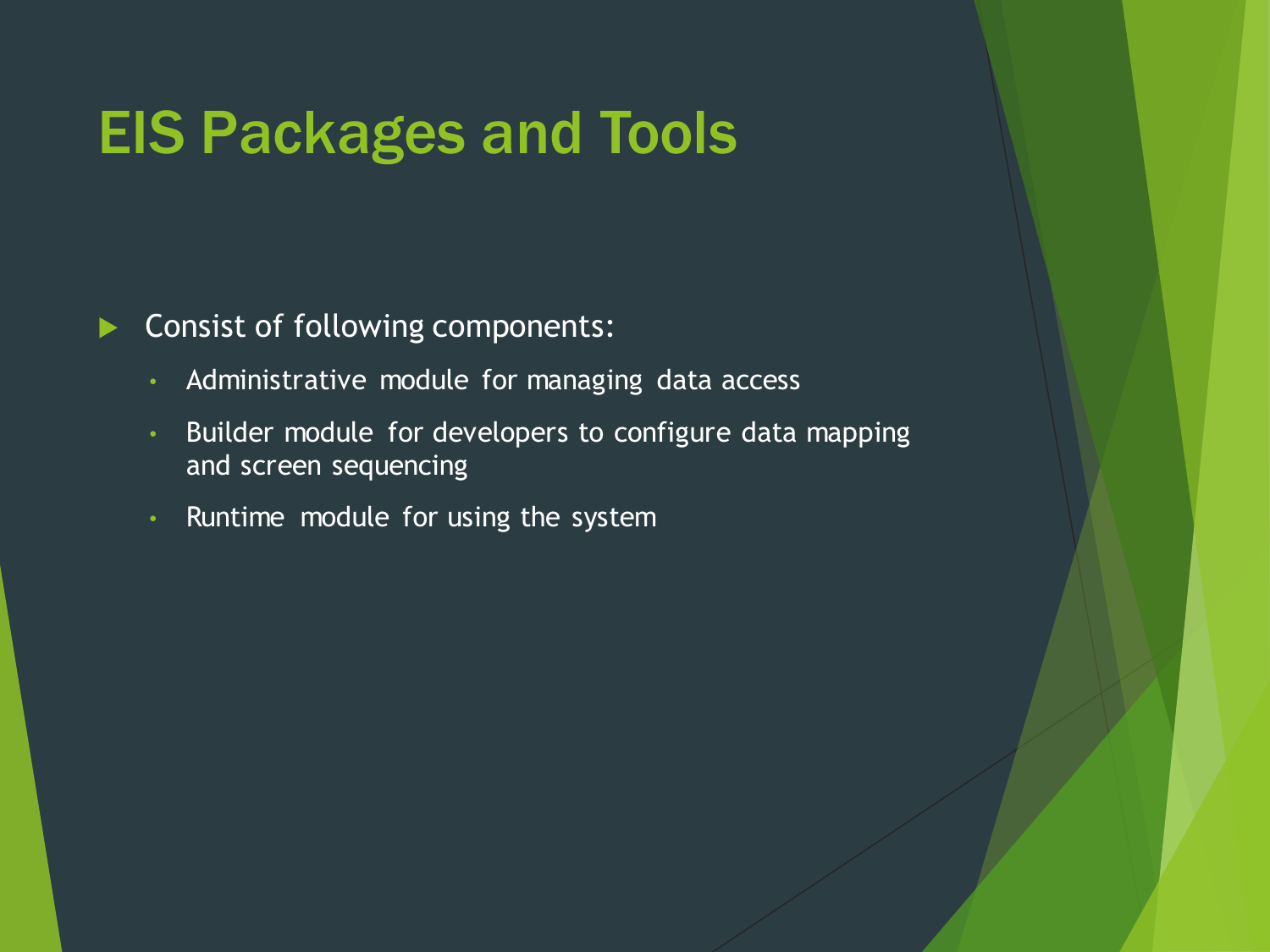# Tasks Performed by Managers Using EIS

| Tracking<br>performance | <b>Flagging exceptions</b> | Ranking                                 |
|-------------------------|----------------------------|-----------------------------------------|
| Comparing               | <b>Spotting trends</b>     | Investigating<br><b>Or</b><br>exploring |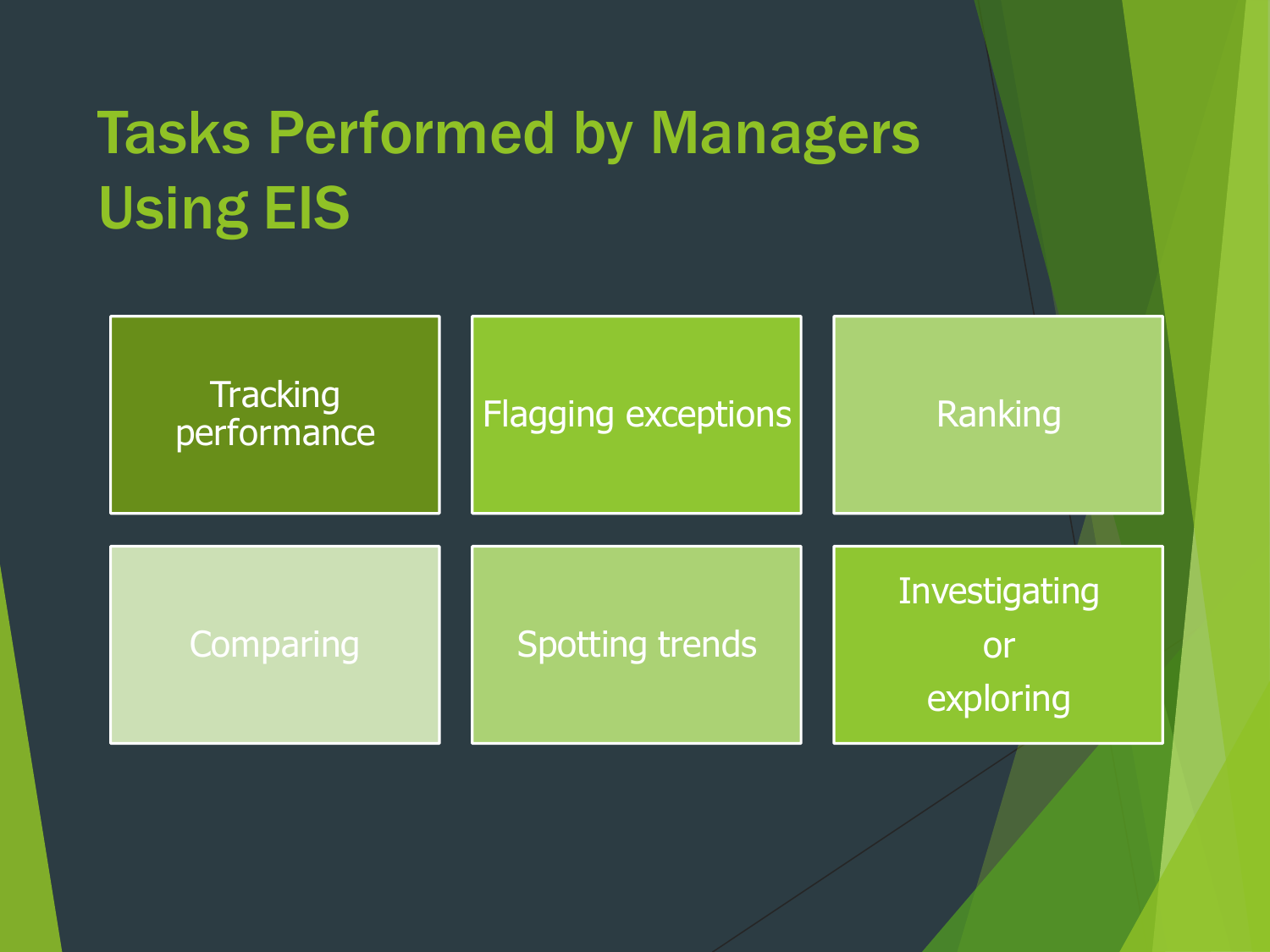### Group Support Systems (GSSs)

- Assist decision makers working in groups
- Use computer and communication technologies to formulate, process, and implement a decision-making task
- $\blacktriangleright$  Help overcome the limitations of group interactions
	- Reduce communication barriers
	- Introduce order and efficiency into situations that are inherently unsystematic and inefficient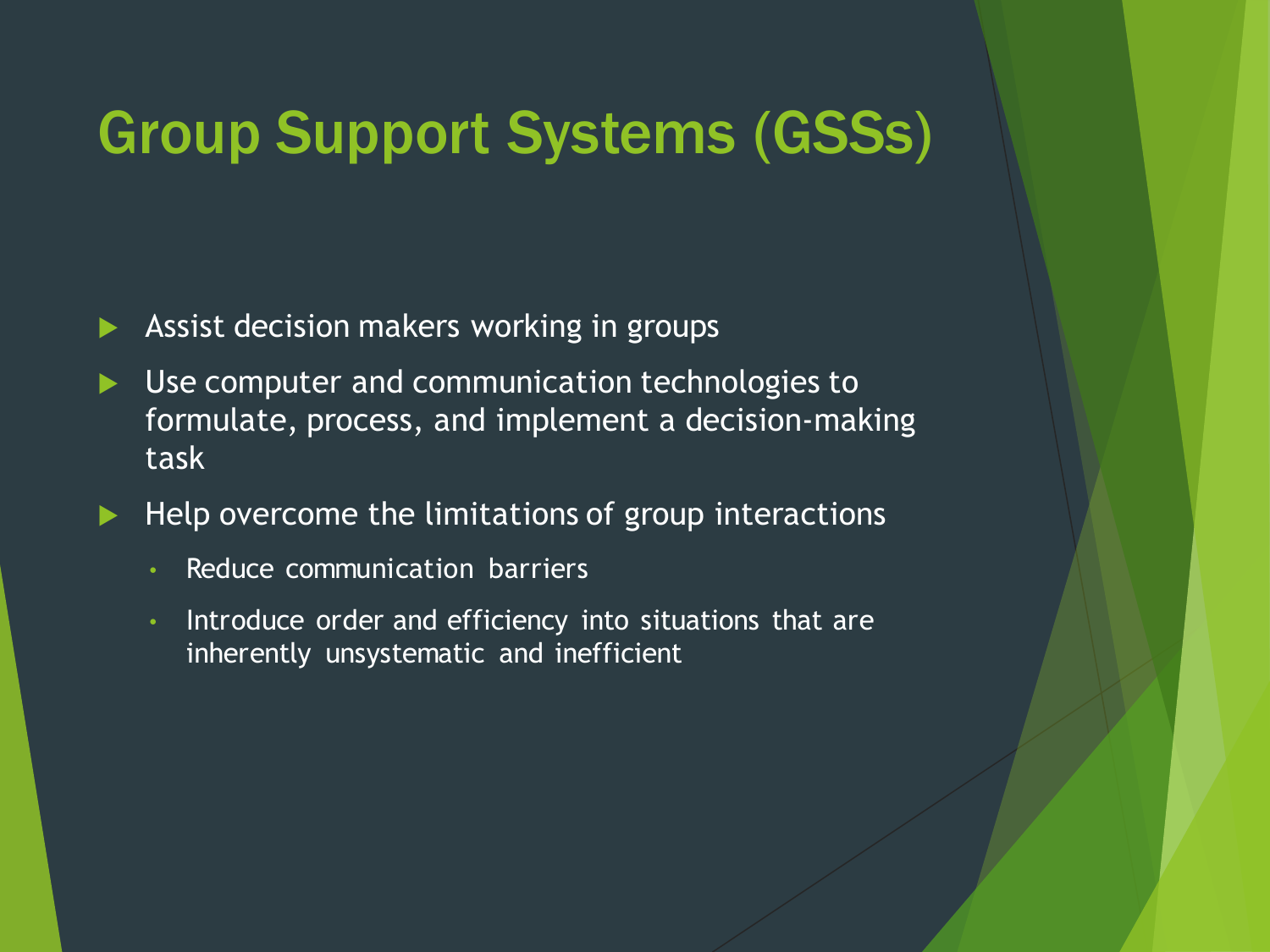# Group Support Systems (GSSs)

Success depends on following factors

- Matching the GSS's level and sophistication to the group's size and the scope of the task
- Management support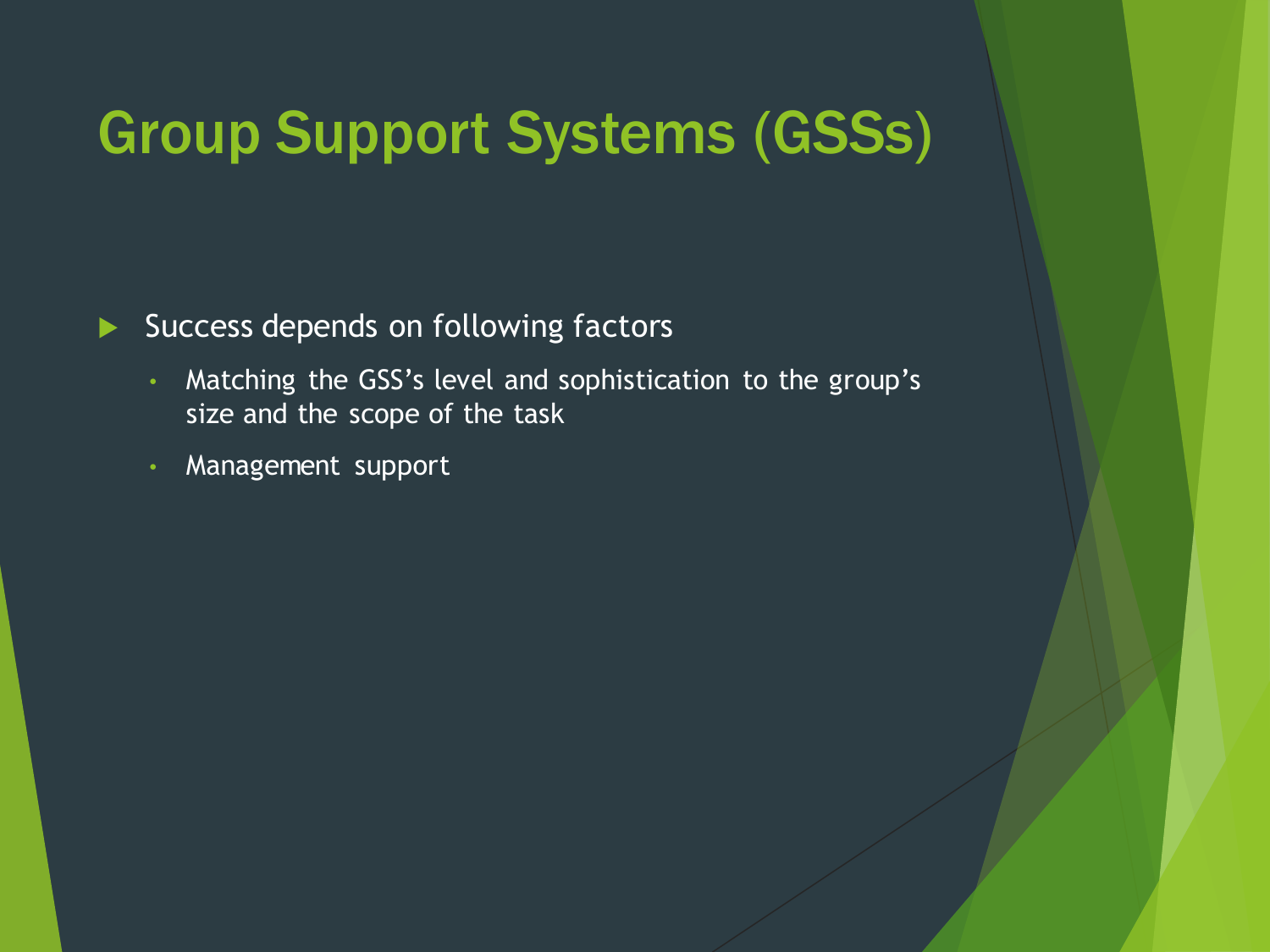# Group Support Systems (GSSs)

#### Useful for:

- Committees
- Review panels
- Board meetings
- Task forces
- Decision-making sessions that require input from several decision makers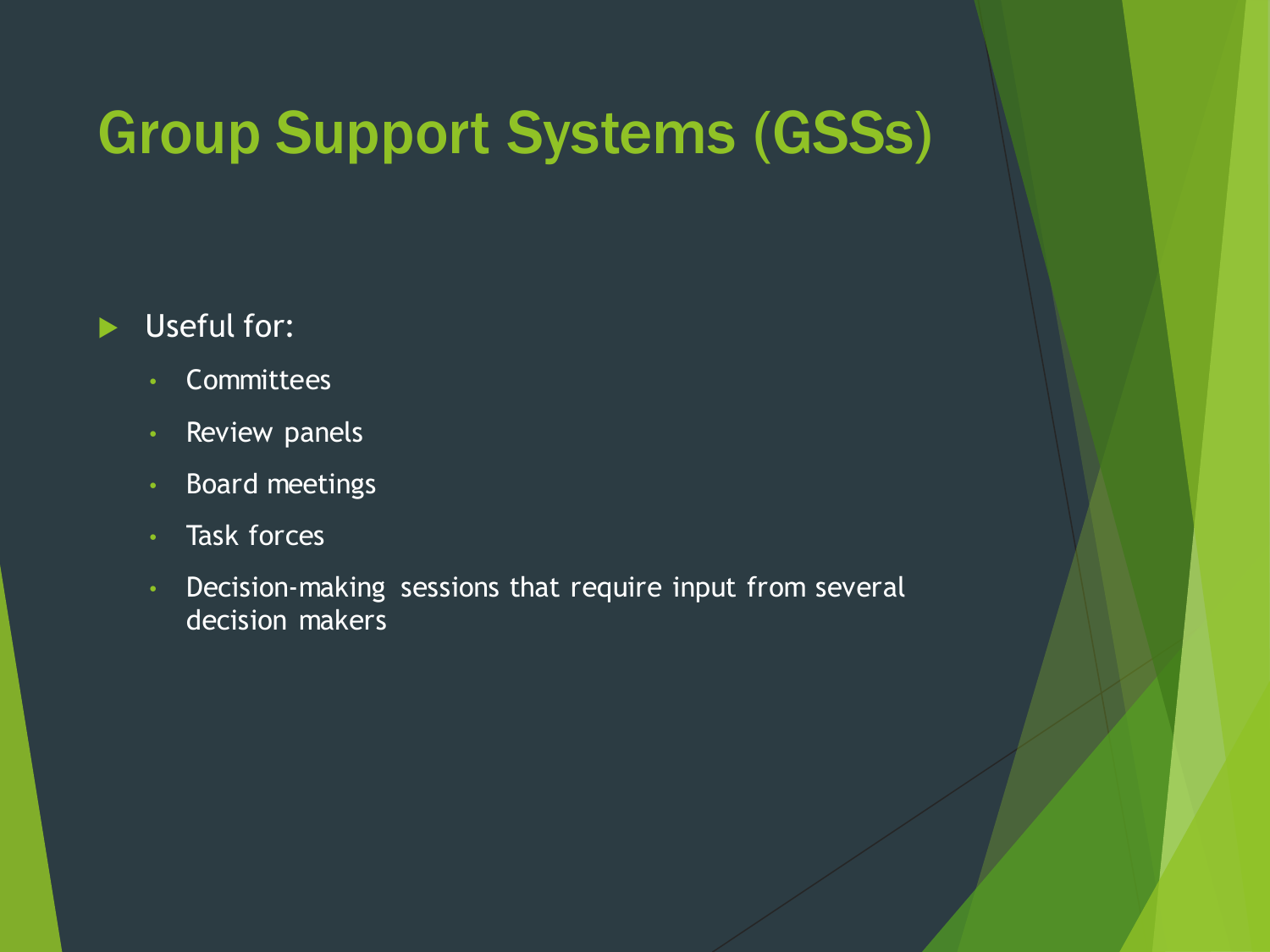# Groupware

- Assist groups in communicating, collaborating, and coordinating their activities
- Collection of applications that supports decision makers by providing access to a shared environment and information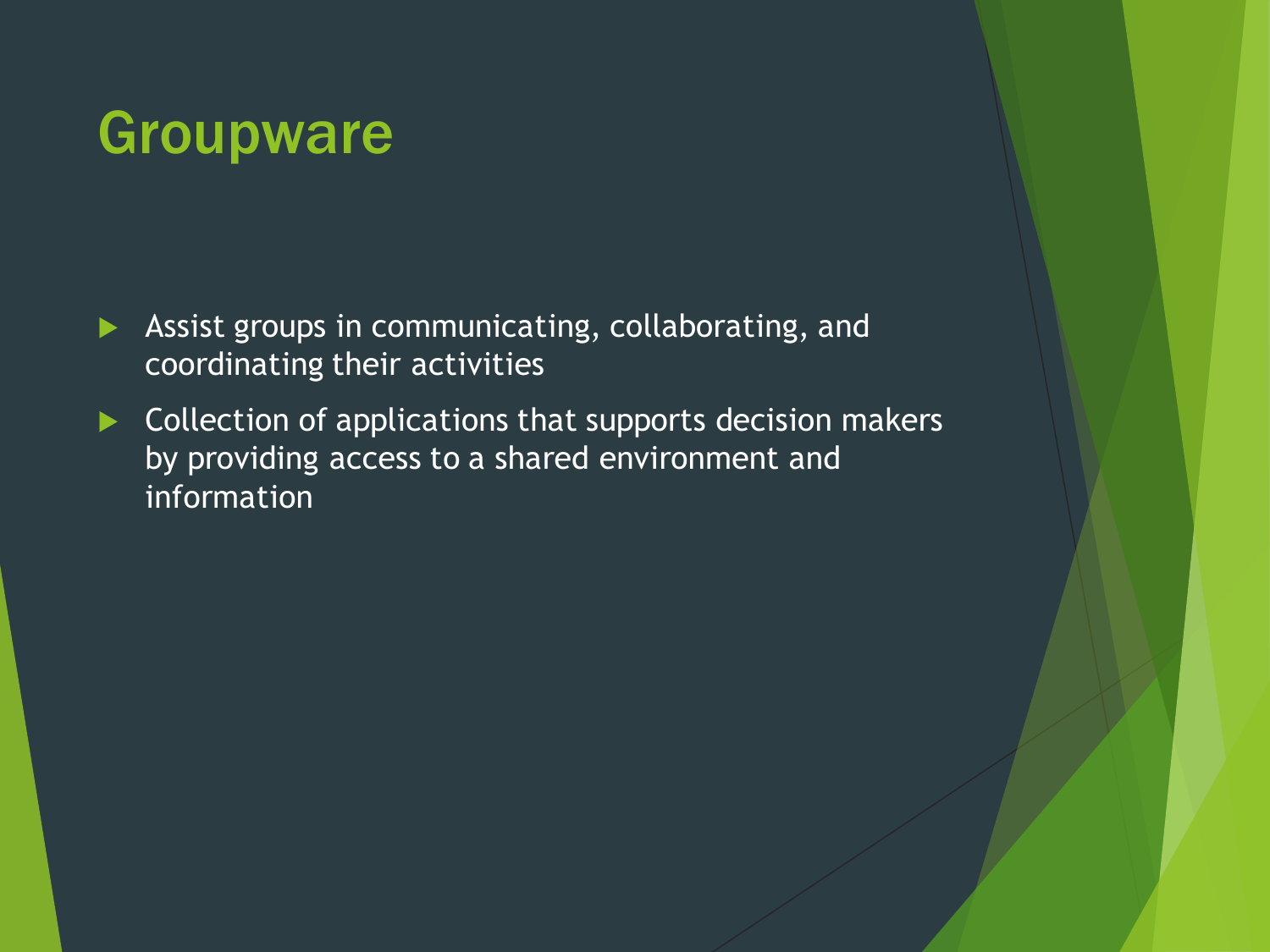## Groupware

- Intended for teamwork than for decision support
- $\triangleright$  Software that helps a group of decision makers work with the same application
	- Regardless of their location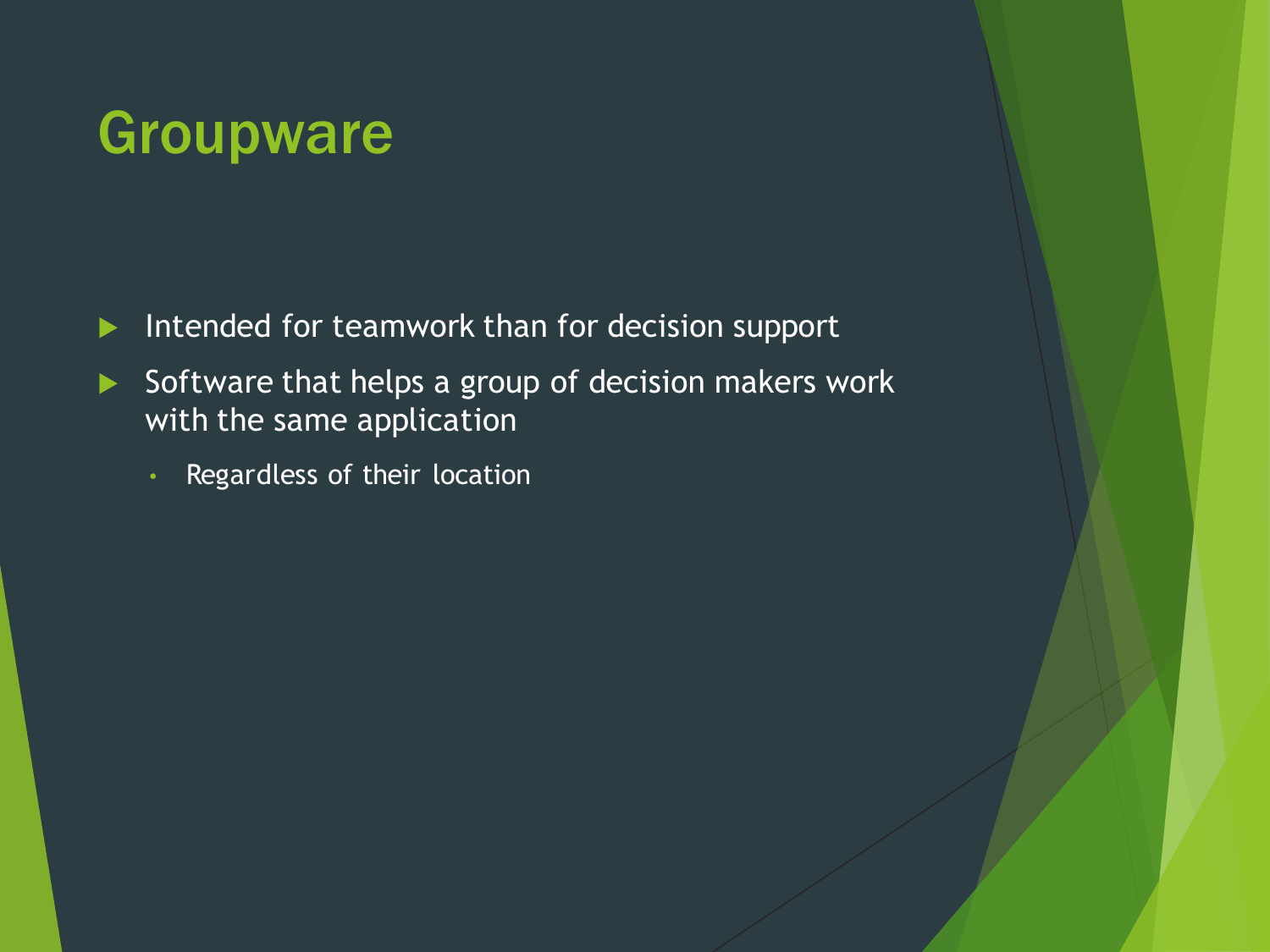# Capabilities of Groupware (GSSs)

- Audio and video conferencing
- Automated appointment books
- **Brainstorming**
- Database access
- E-mail
- ▶ Online chat
- $\blacktriangleright$  Scheduling
- To-do lists
- Workflow automation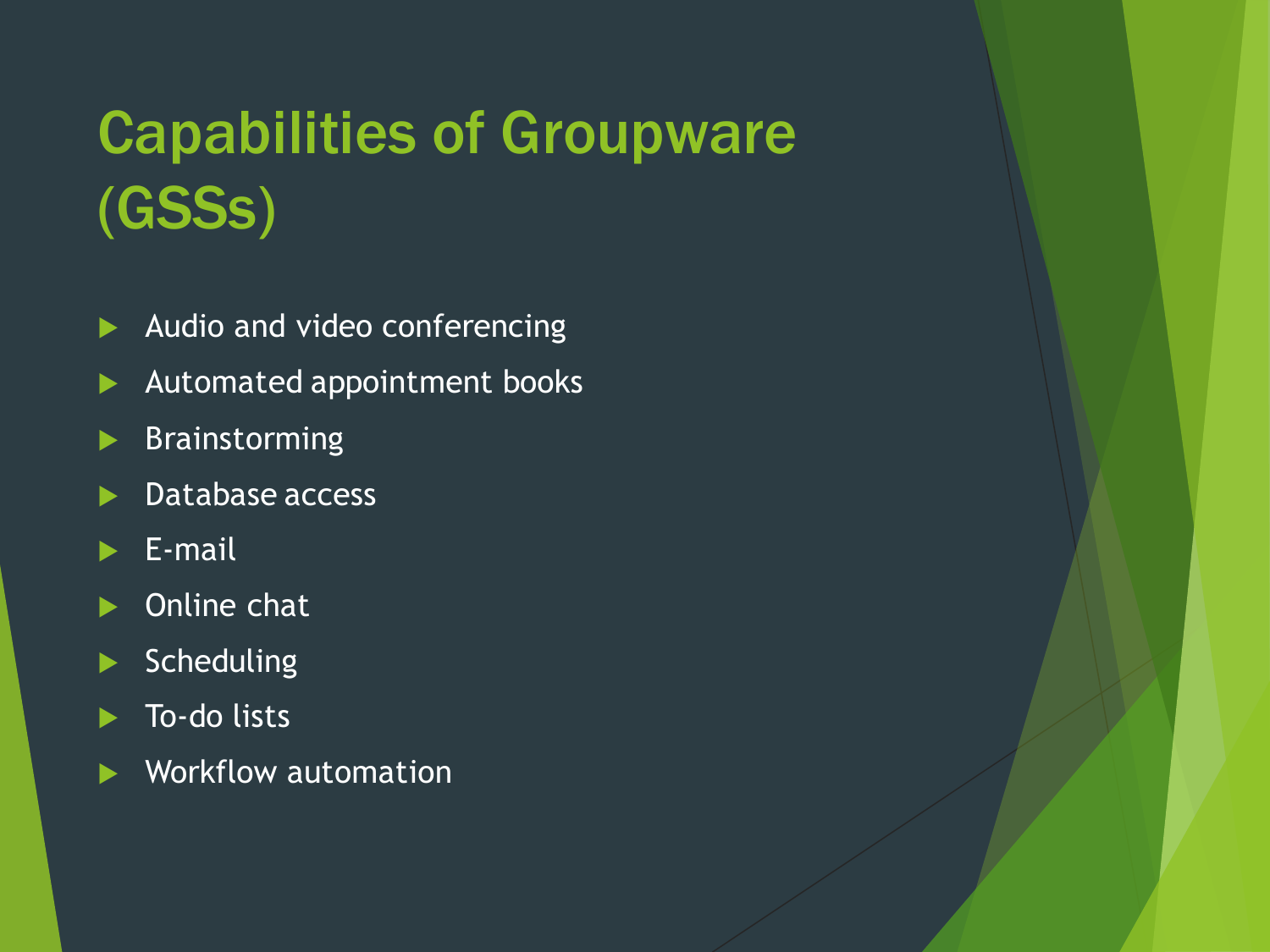# Electronic Meeting Systems

**Enable decision makers in different locations to** participate in a group decision-making process

Features

- Real-time computer conferencing
- Video teleconferencing
- Desktop conferencing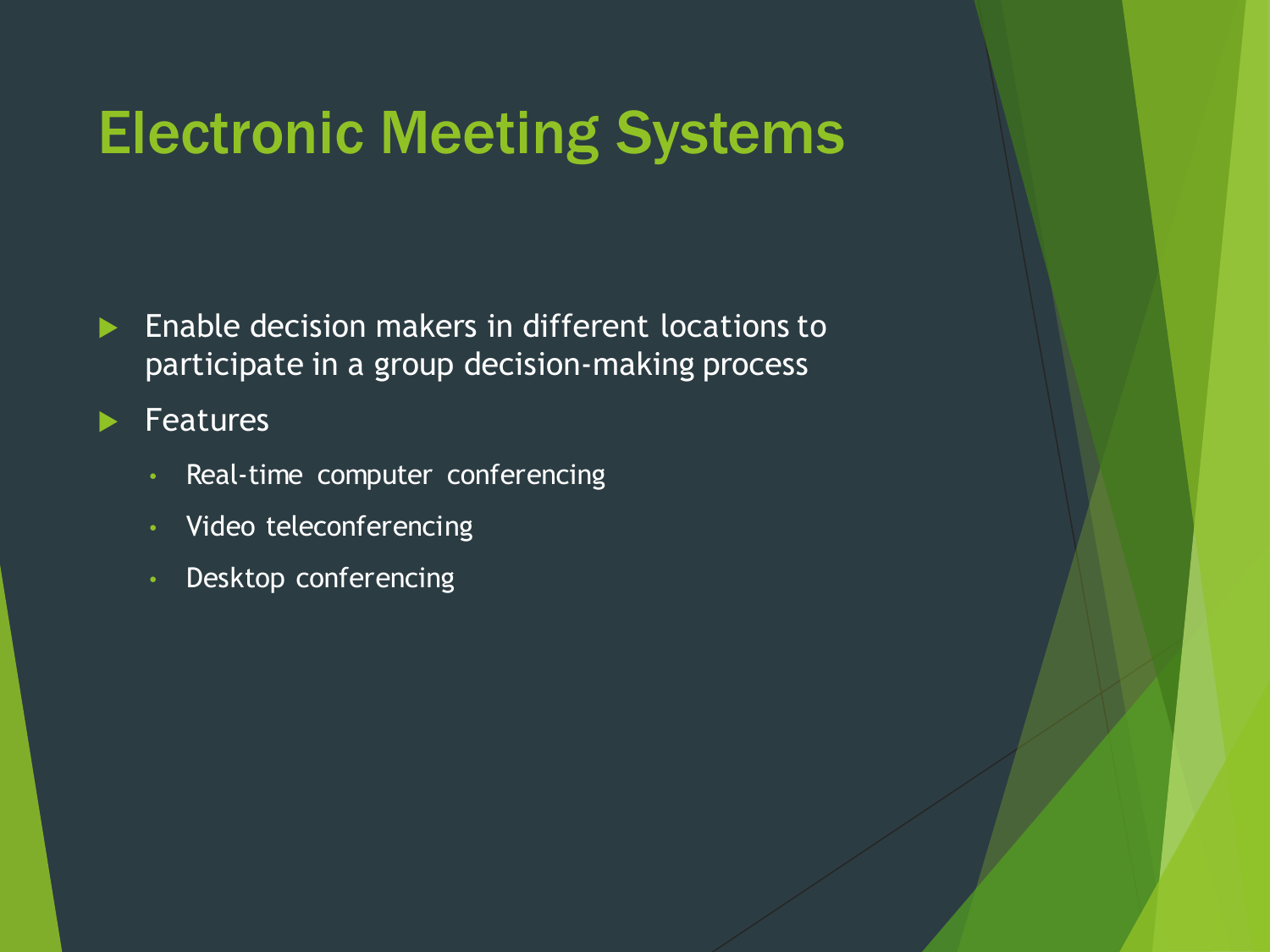### Advantages of GSSs

- Costs and stress are reduced due to less travel by decision makers
- Increased time to talk with each other and solve problems since:
	- Decision makers do not travel long distances
- Increasing collaboration improves the effectiveness of decision makers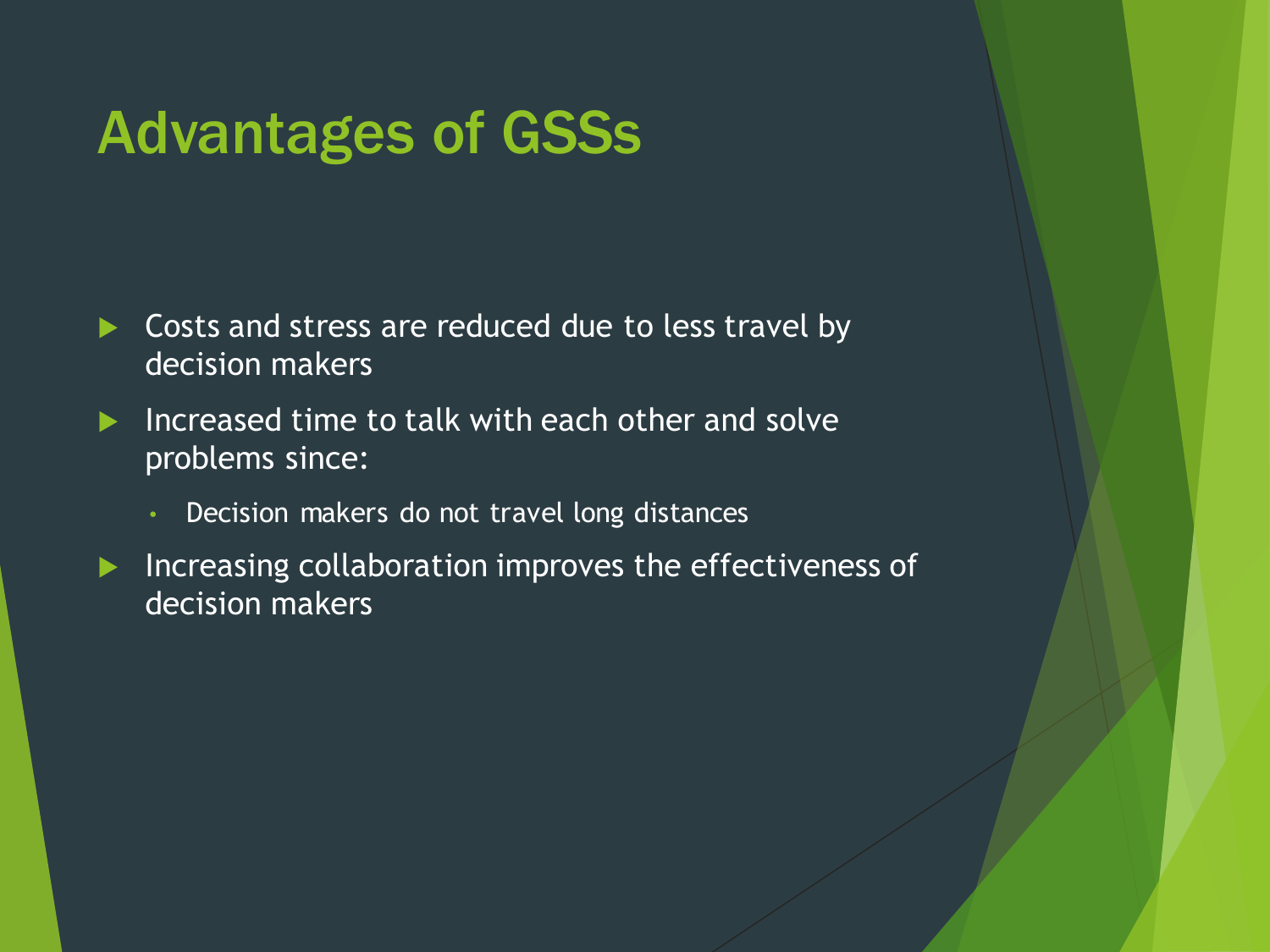### Disadvantages of GSSs

Lack of the human touch

Unnecessary meetings

Security problems

Costs of implementation are high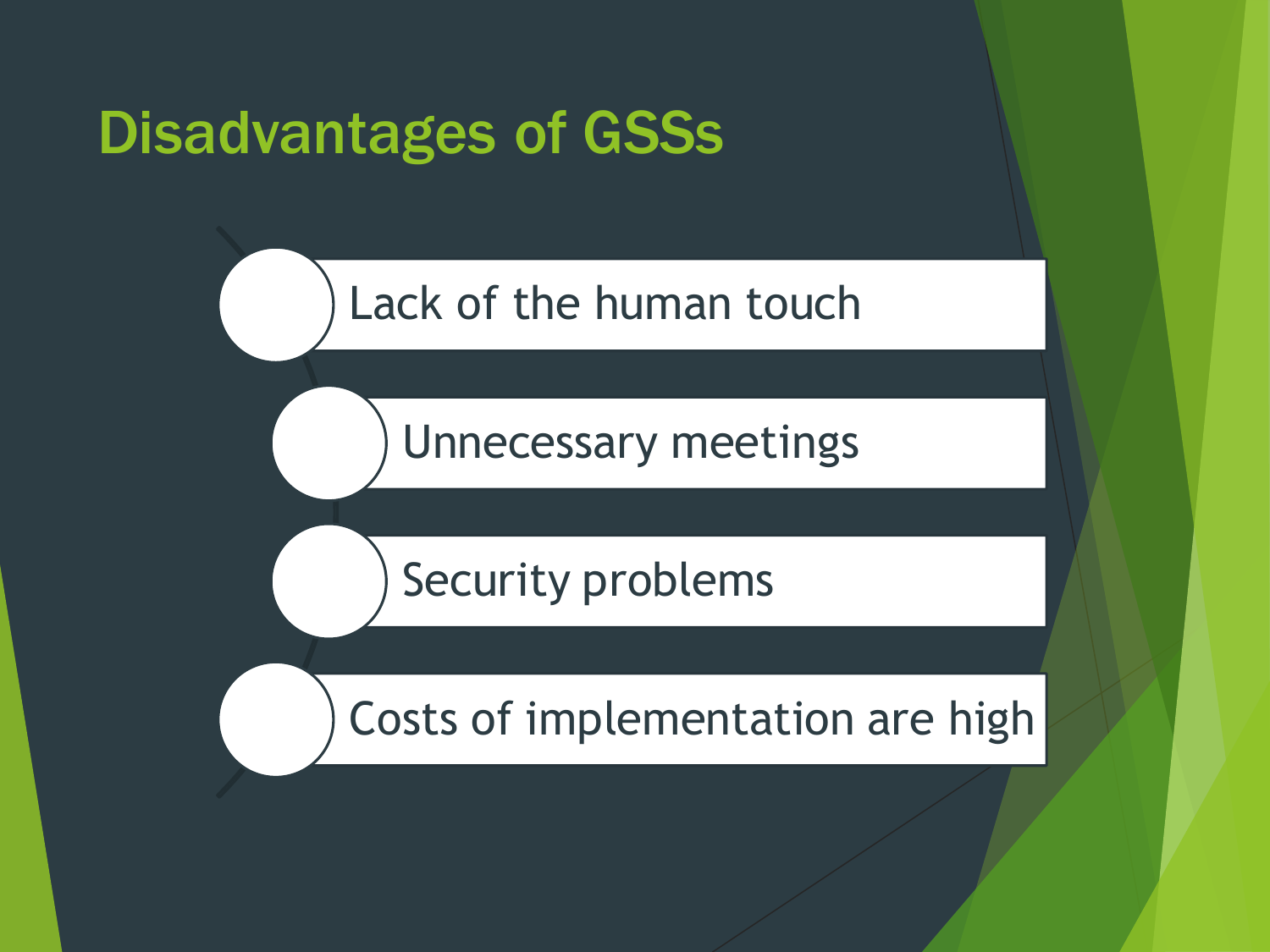# Geographic Information Systems (GIS)

- Captures, stores, processes, and displays geographic information
	- Shows the location of all city streetlights on a map
- Uses spatial and nonspatial data
- Uses geographic objects
	- $\blacktriangleright$  Points
	- $\blacktriangleright$  Lines
	- $\blacktriangleright$  Areas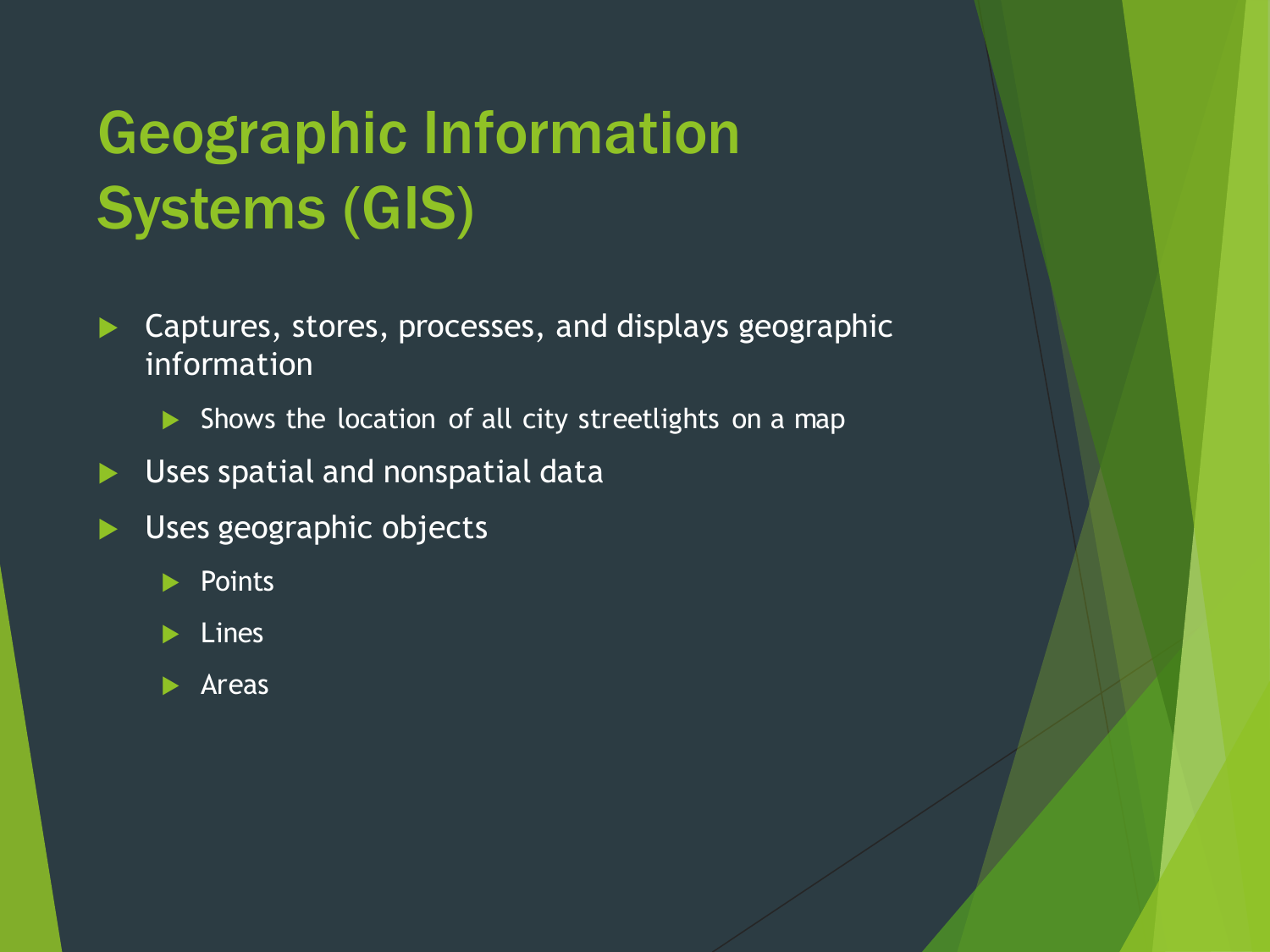# Geographic Information Systems (GIS)

- Example of a GIS: Getting driving directions from Google Maps
	- Interactive GIS that identifies routes from start to destination
	- User-friendly interface that helps you visualize the route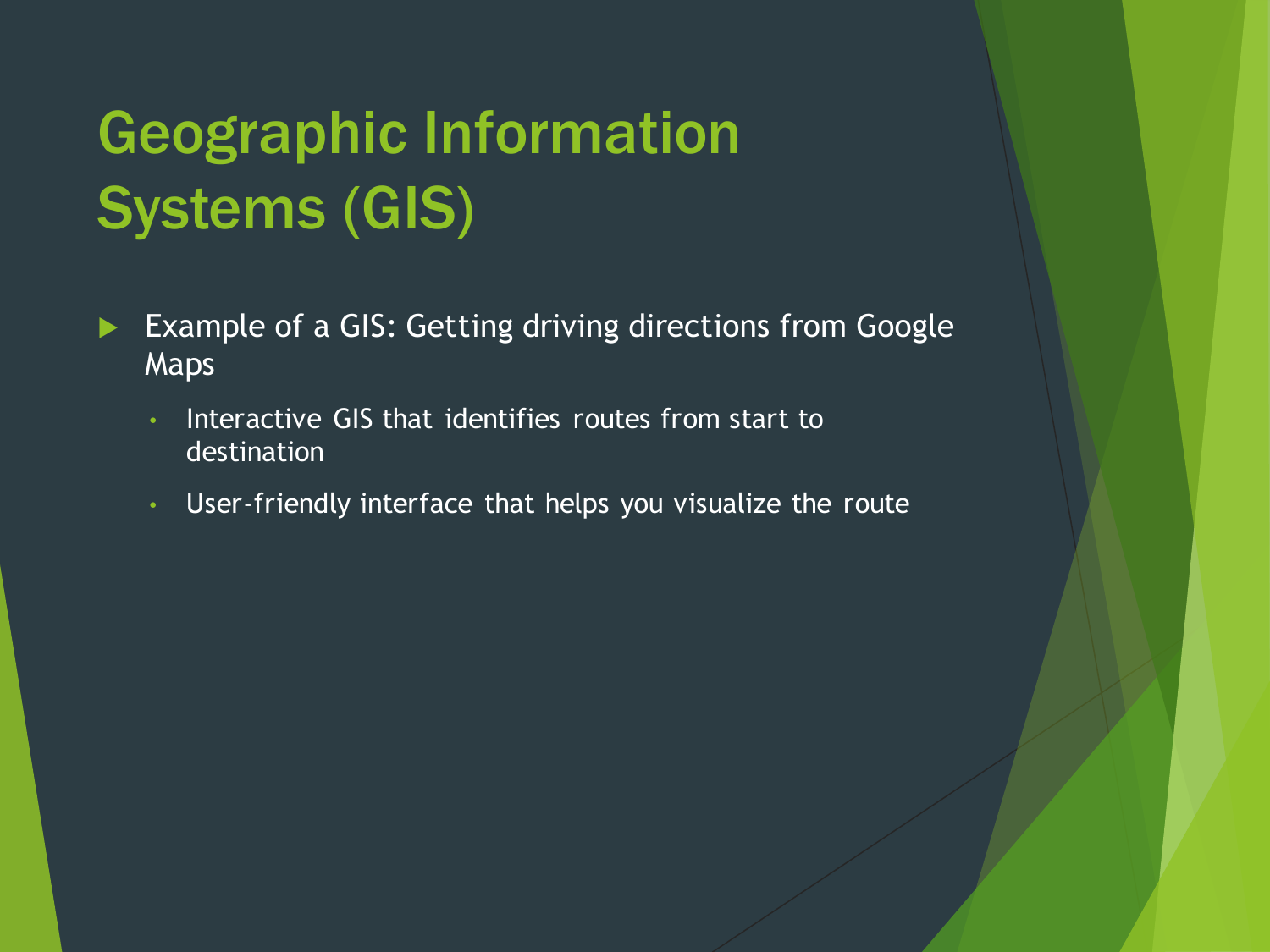# GIS Applications